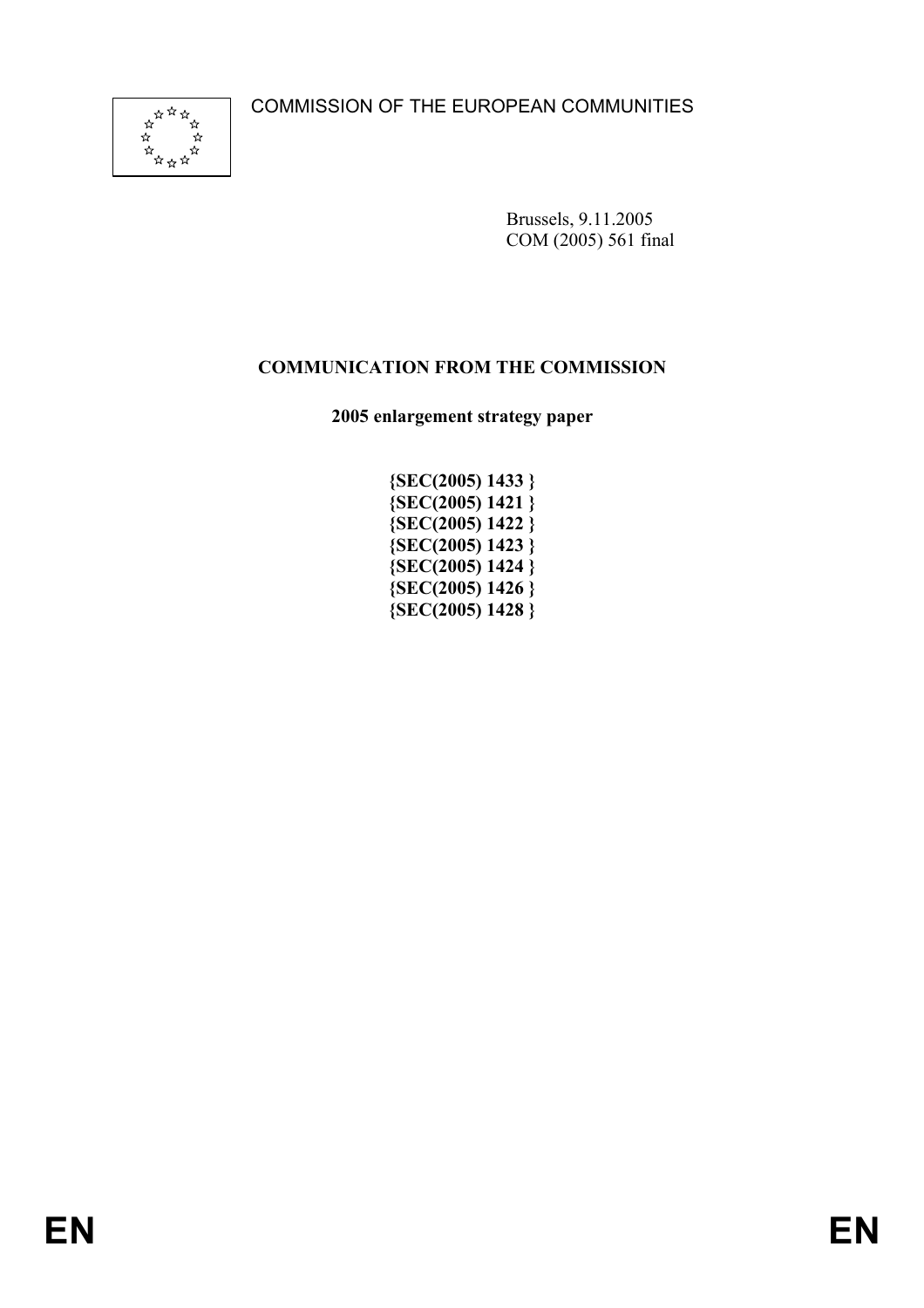#### **1. THE EU'S ENLARGEMENT POLICY**

Enlargement is one of the EU's most powerful policy tools. The pull of the EU has helped transform Central and Eastern Europe from communist regimes to modern, well-functioning democracies. More recently, it has inspired tremendous reforms in Turkey, Croatia and the Western Balkans. All European citizens benefit from having neighbours that are stable democracies and prosperous market economies. It is vitally important for the EU to ensure a carefully managed enlargement process that extends peace, stability, prosperity, democracy, human rights and the rule of law across Europe.

After generations of division and conflict, the EU is peacefully creating a united Europe. Ten new members joined in 2004, and the EU signed an accession treaty with Bulgaria and Romania in April 2005. In October 2005, the Union opened accession negotiations with Turkey and Croatia, and negotiations on a Stabilisation and Association Agreement with Serbia and Montenegro. Each of these events was justified by the countries' progress in meeting the relevant conditions.

The Western Balkans is a particular challenge for the EU. Enlargement policy needs to demonstrate its power of transformation in a region where states are weak and societies divided. A convincing political perspective for eventual integration into the EU is crucial to keep their reforms on track. But it is equally clear that these countries can join only once they have met the criteria in full.

Enlargement policy is defined by Article 49 of the Treaty on European Union, which states that any European State which respects the EU's fundamental democratic principles may apply to become a member of the Union.<sup>1</sup> The EU has set political and economic criteria for membership, as well as criteria related to the obligations of membership and the administrative capacity to implement and enforce the EU's laws and policies.<sup>2</sup> The three basic principles of the Commission's approach to enlargement are consolidation, conditionality and communication.

#### *Consolidating the EU's commitments on enlargement*

Enlargement has always been an essential part of the European project. The EU cannot abandon its responsibilities to ensure security, stability and prosperity on its own continent and further afield. The current enlargement agenda is the Balkans and Turkey, according to the decisions of the EU's heads of state and government. The European perspective has driven the significant progress achieved by these countries in recent years, but the reform process is still fragile. Important challenges lie ahead, such as the resolution of Kosovo's status, in which the EU will play a central role.

The Commission is convinced that a carefully managed accession process contributes positively to the European project. A well-functioning Union is in the interests of both present and future members. The Union's capacity to absorb new members, while maintaining the

<sup>&</sup>lt;sup>1</sup> Articles 49 and 6 of the Treaty on European Union.

 $2^2$  As stated in the conclusions to the European Councils at Copenhagen in 1993 and Madrid in 1995.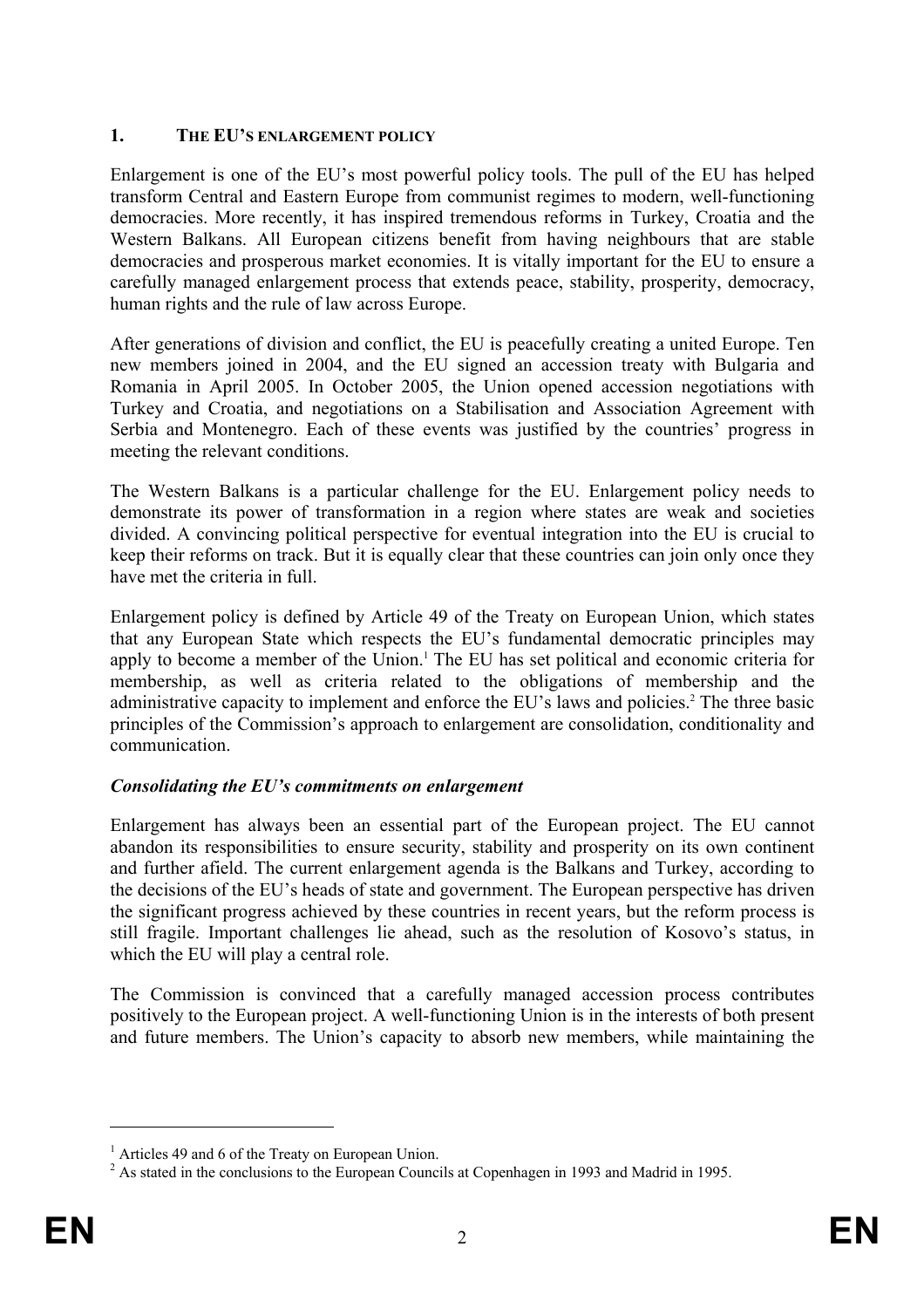momentum of European integration, is an important consideration in the general interest of both the Union and the candidate countries.<sup>3</sup>

There is no further enlargement with a large group of countries at the same time in view. Accession negotiations with Turkey are a long-term process. The Western Balkans contains smaller countries at different stages on their road towards the EU. Future enlargements will go at the pace dictated by each country's performance in meeting the rigorous standards, to ensure the smooth absorption of new members.

The pace of enlargement has to take into consideration the EU's absorption capacity. Enlargement is about sharing a project based on common principles, policies and institutions. The Union has to ensure it can maintain its capacity to act and decide according to a fair balance within its institutions; respect budgetary limits; and implement common policies that function well and achieve their objectives.

For over three decades, the EU has successfully absorbed a very diverse set of countries. By developing its policies and institutions, the Union has managed to respond positively to new circumstances – such as the fall of dictatorships, the collapse of communism, and the rise of globalisation. Enlargement has proved to be a successful instrument in this process.

## *Applying fair and rigorous conditionality*

The EU must remain rigorous in demanding fulfilment of its criteria, but fair in duly rewarding progress. Aspirant countries can only proceed from one stage of the process to the next once they have met the conditions for that stage. Moreover, the Commission is prepared to recommend the suspension of progress in case of a serious and persistent breach of the EU's fundamental principles, or if a country fails to meet essential requirements at any stage. Such requirements include cooperating with the International Criminal Tribunal for the former Yugoslavia (ICTY).

The EU will remain firm in demanding that aspiring members fulfil all the requirements before they join. The Commission will assist the countries and monitor their progress to ensure proper implementation and enforcement.

In both the Balkans and Turkey, the effectiveness of conditionality in driving reforms depends on maintaining a credible political perspective for eventual integration into the Union. Aspirant countries can best sustain public support for bold and often painful reforms when the EU supports them, works with them, and keeps its own promises.

The perspective of moving to the next stage in relations with the Union is a powerful incentive for countries to transform themselves and to adopt EU standards and values. The journey towards membership has value in itself, even in cases where accession is many years away. This journey is often difficult, so it is essential for the EU to stay engaged throughout the process, and committed to the outcome. This paper outlines below a road-map for realising the European perspective of the Western Balkan countries, setting out the stages and the conditions attached to each stage.

<sup>&</sup>lt;sup>3</sup> As set out by the European Council at Copenhagen in June 1993.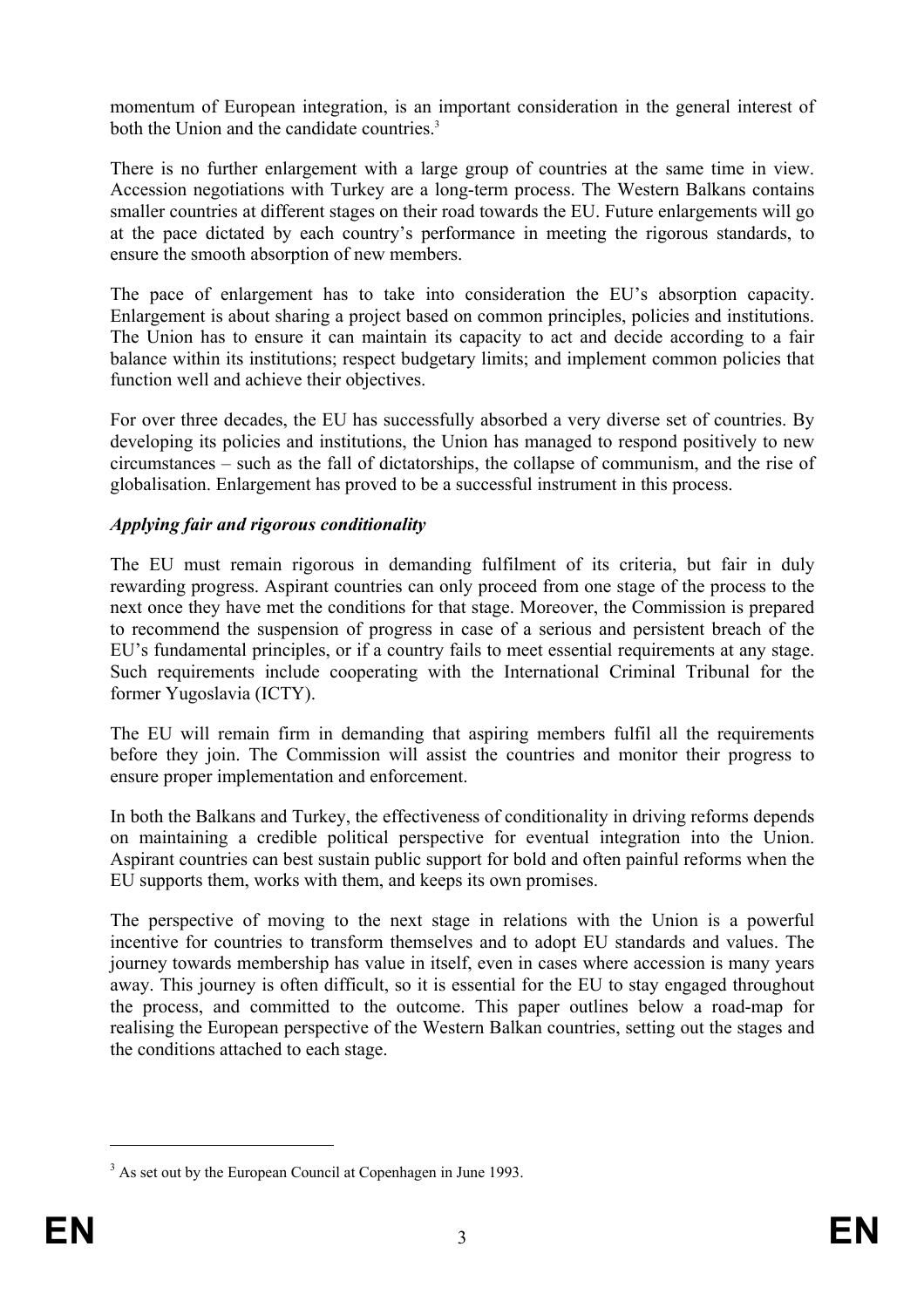#### *Communicating enlargement policy*

Broad public support is essential to sustain the enlargement policy. The Commission is aware of the concerns of EU citizens about European integration in general, and enlargement in particular. The EU needs to communicate better the objectives and challenges of the accession process and how it deals with the countries. This is particularly important in a context of public concern about the challenges of globalisation and the debate about the future of Europe. The Union has to respond directly to the concerns of its citizens. In particular, it needs to offer a clear strategy for future accessions that is based on objective conditions and realistic commitments. Better communication about previous enlargements is vital to ensure support for future accessions.

The latest enlargement was a remarkable success. Before 1 May 2004, the largest enlargement in the EU's history was widely predicted to provoke major problems, such as institutional deadlock and massive flows of migrant workers. But in fact the adjustments have been limited and manageable. Twenty-five Member States are participating fully in the institutions. The EU citizens working outside their home countries have made a positive economic contribution in the Member States which have opened their labour markets.

Meanwhile, the new Member States have brought in economic dynamism, helping to maintain and create jobs across the whole EU. Increased trade and investment have boosted the Single Market. All European citizens are benefiting from the application of European standards, for example in environmental protection, in the new Member States.

However, this success has not been communicated well. This requires a co-ordinated joint response. Member States must bear their responsibility to explain and defend the policies they have agreed unanimously. The Commission will complement this effort by using a wide variety of routes to communicate its enlargement policy and counter misconceptions with evidence. It will seek to engage in a dialogue with key actors in politics, the media, academia, business and social partners in order to promote a better informed debate about both past and future enlargements. A vital part of the Commission's communications strategy is the civil society dialogue, which aims to reinforce links between civil society in the EU and candidate countries in order to improve mutual understanding, address concerns, and encourage a highquality debate.<sup>4</sup>

**\*\*\*** 

This paper first deals with the candidate countries, Croatia and Turkey, and then the Western Balkan potential candidate countries.<sup>5</sup> Detailed Progress Reports on each country are published alongside this paper. However, the analysis on the former Yugoslav Republic of Macedonia is included in the Opinion on the application from this country for EU membership, also delivered on 9 November.

<sup>&</sup>lt;sup>4</sup> See Commission Communication on Civil Society Dialogue between the EU and the Candidate Countries

 $(COM (2005) 290)$ .<br><sup>5</sup> The Commission reported on 25 October 2005 on its monitoring of Bulgaria's and Romania's progress (see the Commission Communication COM (2005) 534)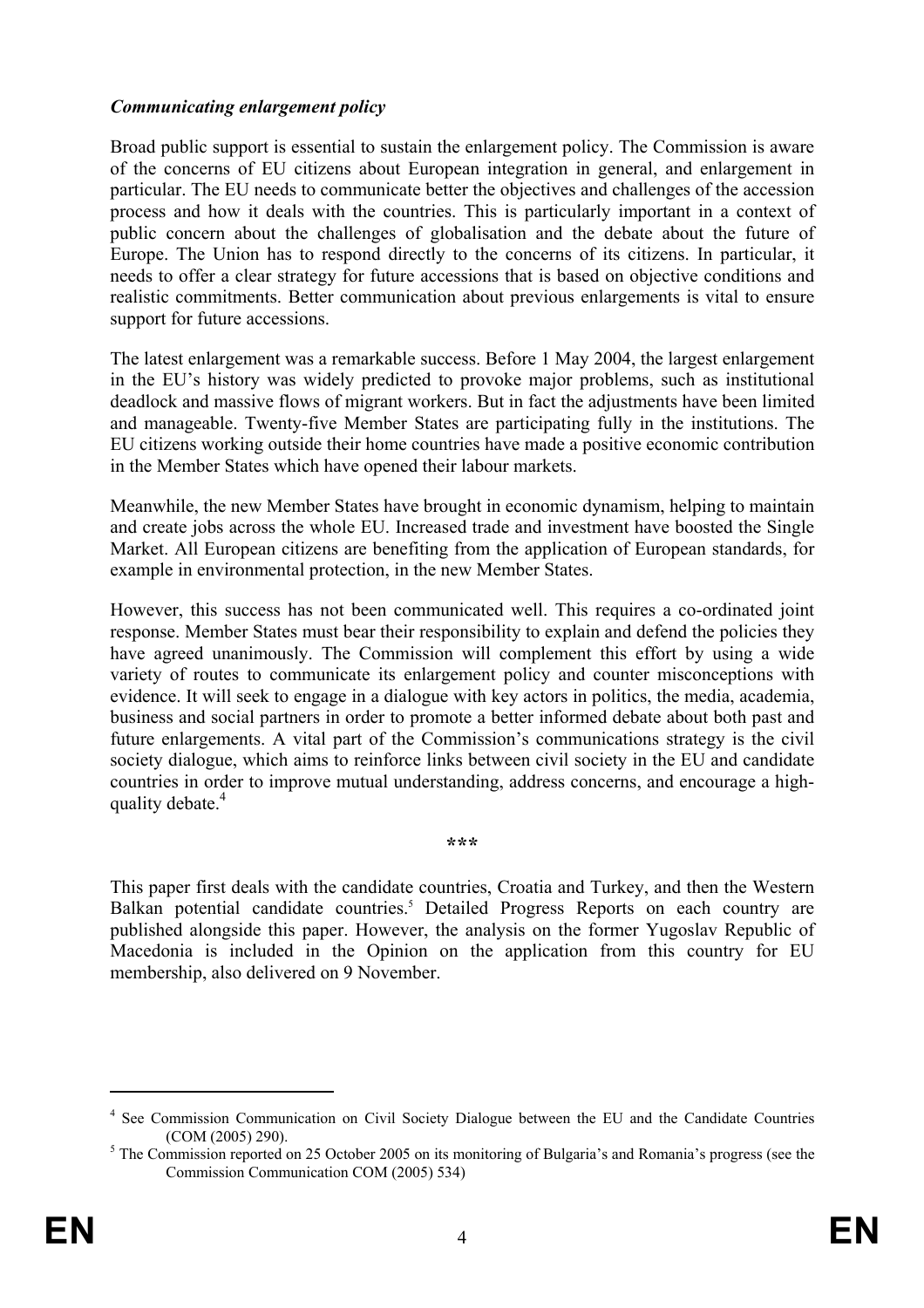## **2. TURKEY AND CROATIA**

# **2.1. Progress made by Turkey**

Political transition is ongoing in Turkey and the country continues to sufficiently fulfil the Copenhagen political criteria. Important legislative reforms have now entered into force and should lead to structural changes in the legal system, particularly in the judiciary. However, the pace of change has slowed in 2005 and implementation of the reforms remains uneven. Although human rights violations are diminishing, they continue to occur and there is an urgent need both to implement legislation already in force and, with respect to certain areas, to take further legislative initiatives. Significant further efforts are required as regards fundamental freedoms and human rights, particularly freedom of expression, women's rights, religious freedoms, trade union rights, cultural rights and the further strengthening of the fight against torture and ill-treatment. In particular, Turkey should integrate better the reform process into the work of all public authorities. Turkey's commitment to further political reforms should be translated into more concrete achievements for the benefit of all Turkish citizens regardless of their origin.

Turkey has made fundamental progress in the economic field and can now be regarded as a functioning market economy, as long as it firmly maintains its recent stabilisation and reform achievements. Turkey should also be able to cope with competitive pressure and market forces within the Union in the medium term, provided that it firmly maintains its stabilisation policy and takes further decisive steps towards structural reforms.

As regards the adoption and implementation of the EU legal order (the *acquis*), Turkey's alignment has progressed in several areas but remains at an early stage in most areas. Further work is required in all areas, new legislation should not move away from the *acquis,* and discrimination against non-Turkish service providers or products, or different treatment of EU Member States, should be discontinued. Commitments deriving from the customs union should be respected. Administrative and judicial capacity must be reinforced to apply EU rules as they are introduced in the country.

# **2.2. Progress made by Croatia**

Croatia faces no major difficulties in meeting the political requirements for membership. There has been progress in most areas but important efforts are still needed to reform the judicial system, including the unbiased prosecution of war crimes, to fight corruption, to improve the situation of minorities and to facilitate refugees' return. There has been good progress on regional cooperation, both in terms of bilateral relations with neighbouring countries and in terms of regional initiatives. The lack of full cooperation with the International Criminal Tribunal for the former Yugoslavia (ICTY) prevented the EU from opening accession negotiations as envisaged in March 2005; full cooperation has now been established and must be maintained.

Regarding the economic criteria, Croatia can be regarded as a functioning market economy. It should be able to cope with competitive pressure and market forces within the Union in the medium term, provided that it continues to implement its reform programme to remove remaining weaknesses.

As regards the adoption and implementation of the EU legal order, Croatia has made some progress, mainly in terms of legislative alignment. Croatia needs to continue legislative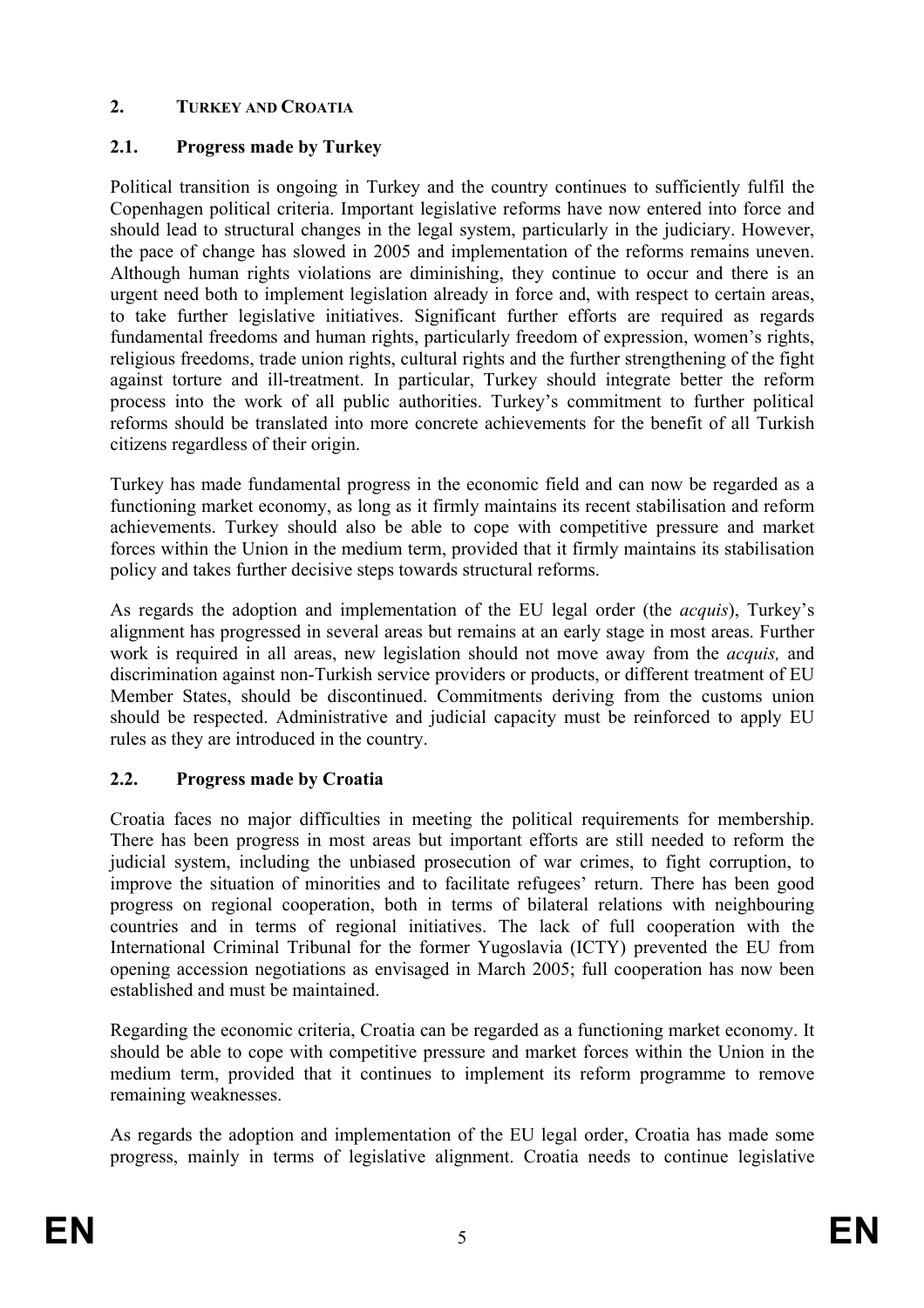alignment across the board while at the same time strengthening administrative and judicial capacity to enforce the *acquis*. In many cases enforcement is weak and administrative capacity remains uneven.

## **2.3. Accession strategy**

## *Conducting accession negotiations*

Relations between the EU and Turkey and Croatia entered a new and historic phase with the opening of accession negotiations on 3 October 2005. The EU has met its commitments in this regard. The negotiations will offer both countries the opportunity to demonstrate their resolve and ability to complete the necessary transformation and meet all requirements for membership.

The signature of the Additional Protocol to the Ankara Agreement this summer was a condition to start accession negotiations with Turkey. The EU will monitor closely the implementation of this Protocol and will evaluate this in 2006, in particular whether all restrictions on the free movement of goods, including on means of transport, have been lifted.

The ICTY Chief Prosecutor's assessment that Croatia is now fully cooperating paved the way for the Council to launch accession negotiations. Sustained full cooperation with the ICTY will remain a requirement for progress throughout the accession process. Less than full cooperation with ICTY at any stage will affect the overall progress of negotiations and could lead to the suspension of the negotiations.

The negotiations will be conducted on the basis of clear and rigorous negotiating frameworks agreed by the Council, which set out the method and guiding principles.<sup>6</sup> The negotiations will be based on the countries' own merits and their pace will depend on the countries progress in meeting the requirements for membership. The Union expects both countries to comply fully with the political criteria and to work towards their further improvement throughout the negotiations. In case of serious and persistent breach by either country of the principles of liberty, democracy, respect for human rights and fundamental freedoms and the rule of law on which the Union is founded, accession negotiations may be suspended. In order to become a Member State, both countries will have to accept the *acquis* of the Union. As in all previous accession negotiations, specific arrangements may be agreed.

The Union will specify benchmarks for the provisional closure and where appropriate also for the opening of individual chapters. Among the benchmarks to be considered for chapters in the economic field, the Commission will pay particular attention to the fulfilment of contractual obligations to the Union and to all its Member States under the association agreements, including for Turkey the customs union and the Additional Protocol, and of the criterion of being a functioning market economy. If the Commission at a later stage concludes that a candidate country no longer fulfils these obligations or criteria, the Commission may propose to the Member States that accession negotiations on the relevant chapters be suspended.

The first step of the negotiations was the start of the analytical examination (called 'screening') of the EU *acquis* on 20 October 2005. The screening exercise brings together

<sup>&</sup>lt;sup>6</sup> The negotiating frameworks are published at http://europa.eu.int/comm/enlargement/turkey/docs.htm and http://europa.eu.int/comm/enlargement/croatia/key\_documents.htm.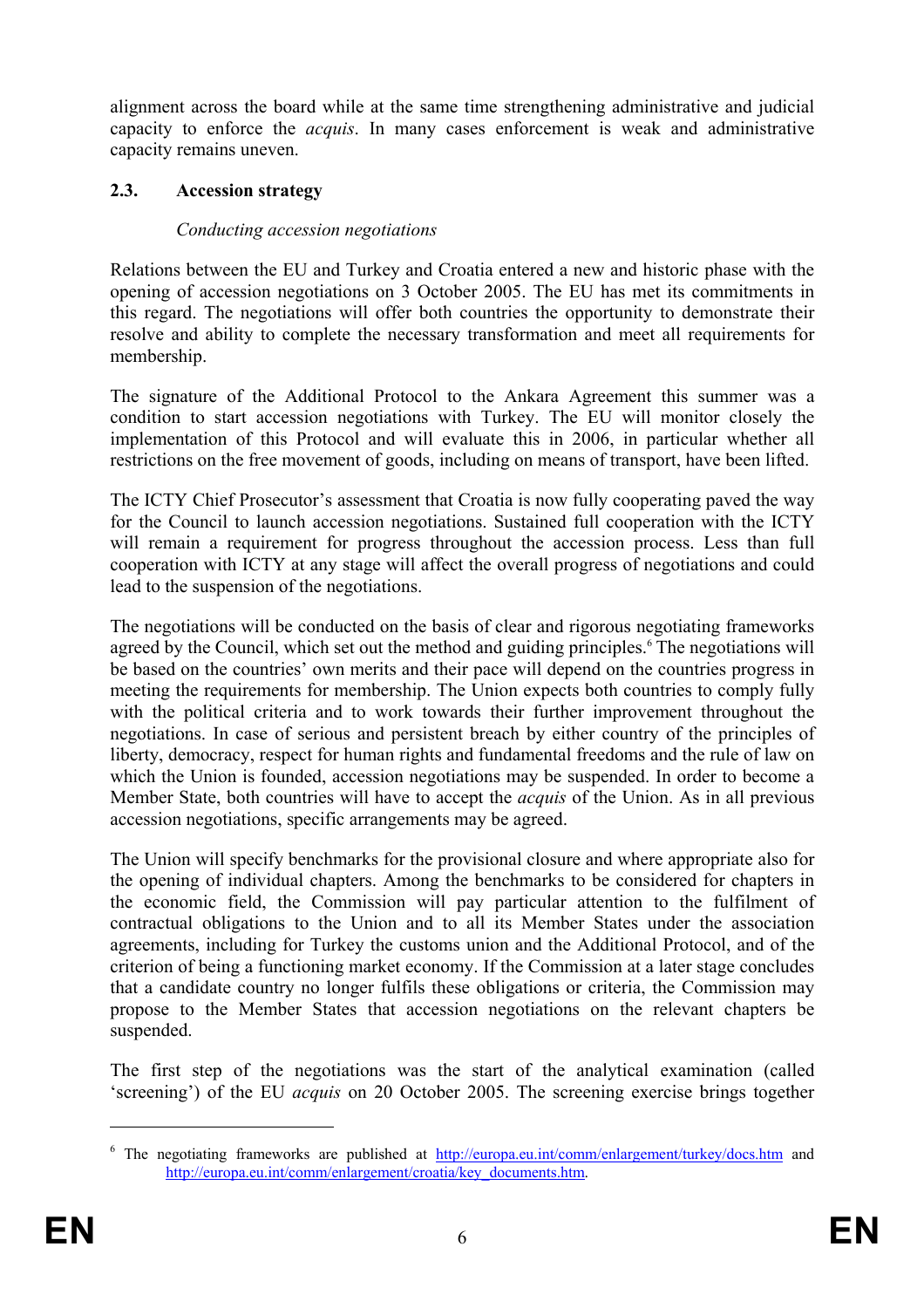experts from Turkey and Croatia and from the Commission to explain EU rules and examine each country's plans for adopting and implementing them. It is expected to take until autumn 2006 to screen all the *acquis* chapters. After a chapter has been screened the EU will decide, on a proposal from the Commission, whether it can be opened or which benchmarks need to be met before opening it.

#### *Supporting reforms*

A pillar of the Commission's strategy for Turkey is its active support of the process of political reforms. The regular monitoring of the political criteria has intensified with frequent meetings at political and experts level to review in detail all the issues and problems arising under the various headings of the political criteria. The main outstanding issues will need to be addressed in the early stages of the accession negotiations, including through the benchmarking of necessary actions under relevant negotiating chapters, if the momentum of the negotiations is to be maintained.

The Commission has continued to provide active support to the process of political, economic and other reforms linked to the accession process in Croatia, particularly in the context of the Stabilisation and Association Agreement which entered into force in February 2005.

For both countries, the Commission proposes Accession Partnerships reflecting the main priorities identified in the Progress Reports. They translate the conditionality for progress towards the EU into concrete actions. EU assistance projects are designed around the same priorities.

After becoming a candidate country, Croatia became eligible for all three pre-accession financial instruments: Phare for institution-building and economic and social cohesion, ISPA for environment and transport infrastructures and SAPARD for agricultural and rural development. Croatia also remains eligible for the CARDS Regional Programme in 2005 and 2006. Pre-accession financing amounts to EUR 105 million in 2005 and EUR 140 million in 2006. Croatia can also participate in Community Programmes.

The 2005 pre-accession financial assistance programme for Turkey consists of a national programme and associated expenditure on multi-country programmes, communication and management, bringing the overall total to EUR 300 million in 2005 and 500 million in 2006. The key priorities for the 2005 programme reflect the EU's priorities relating to the political criteria, economic and social cohesion, the implementation of the *acquis* in key areas, and the EU-Turkey political and social dialogue. This also includes financing to prepare Turkey for the implementation of large-scale infrastructure and measures resembling the structural funds from 2007.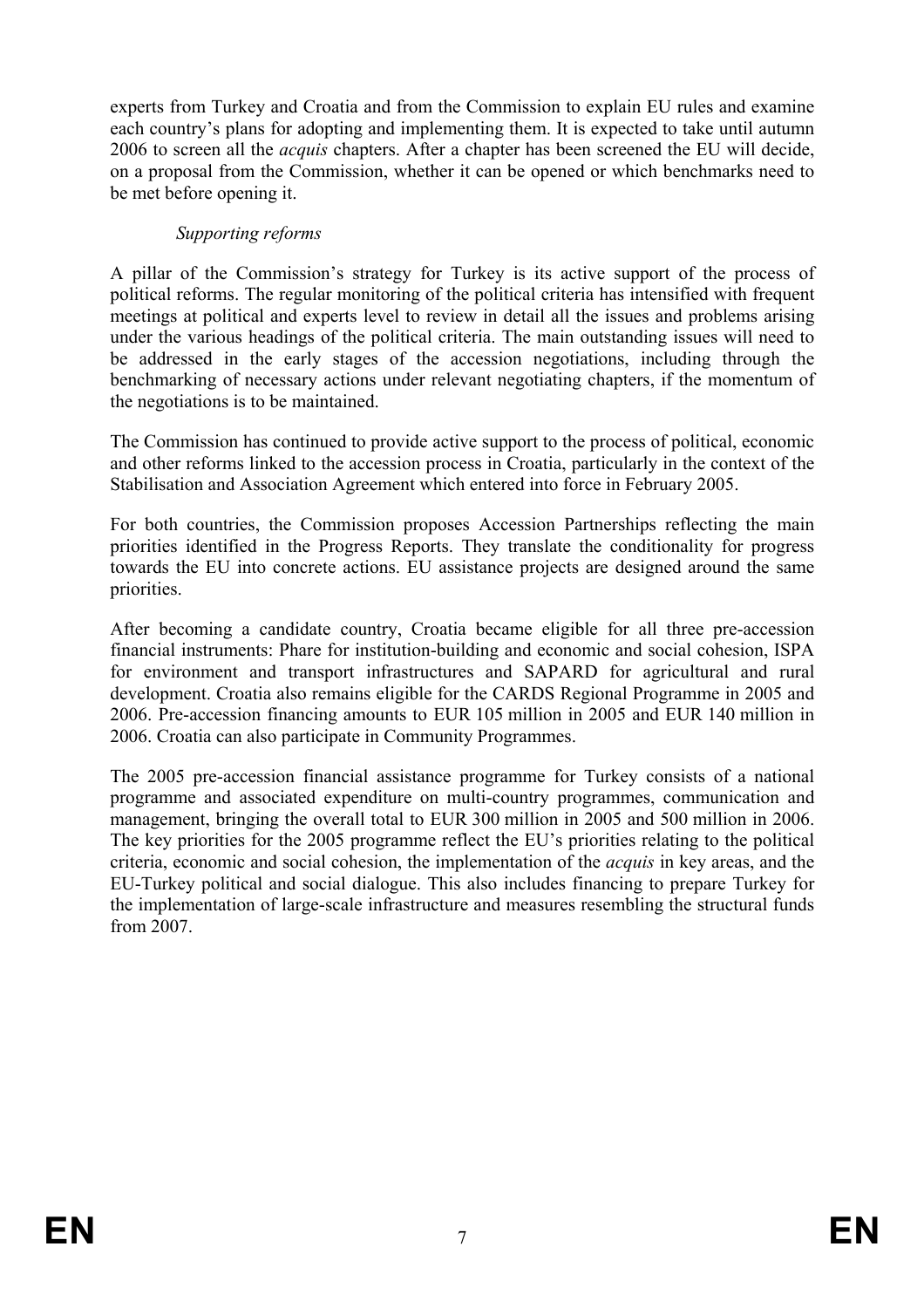#### **3. THE WESTERN BALKANS**

#### **3.1. Progress made by Albania, Bosnia and Herzegovina, the former Yugoslav Republic of Macedonia,7 Serbia and Montenegro and Kosovo8**

#### *Political developments*

The overall political situation is improving but considerable challenges remain. Albania is politically more stable, as demonstrated by the smooth transition to a new government in July/August 2005; however, governance still needs to improve significantly. Bosnia and Herzegovina has made considerable progress in implementing the priorities in the Feasibility Study, but its complex constitutional structures often lead to blockages and inefficiency in decision-making. The former Yugoslav Republic of Macedonia has displayed a strong commitment to the implementation of the Ohrid Framework Agreement and has made important progress since 2001, strengthening the country's stability. Serbia and Montenegro suffers from structural weaknesses and coordination difficulties, particularly in areas where competences are shared between the State Union and the republics. Kosovo's institutions still lack the political maturity necessary to build a truly democratic, secure and multi-ethnic society.

The functioning of the democratic institutions is generally improving. The countries need to complete their electoral reforms. Election standards have improved. The parliaments are becoming more effective across the region, but a lack of resources and an unconstructive political atmosphere in some countries hamper their work. Public administrations are vulnerable to political interference and suffer from weak administrative and implementation capacities. The countries need to intensify reform efforts. They also need to develop a highly qualified and independent civil service which can manage the European integration process.

The judicial systems are being reformed and legal frameworks have improved. However, judiciaries generally remain weak and lack independence. Inefficiency, lack of resources, backlogs of cases, and weak implementation and enforcement of legislation are commonly shared problems. In Kosovo, recruitment from minority populations to the judicial system is a key priority. Although legal frameworks for the protection of human rights and minorities are in place in almost all countries, there remains discrimination in practice.

Reform of police services needs to continue, to ensure that they operate without political interference and that they are organised according to technical and professional criteria. Organised crime and corruption remain significant problems throughout the region. The countries' anti-corruption strategies need to be refined and updated with realistic objectives and timetables.

The number of people still registered as refugees or internally displaced persons has decreased, mainly as a result of a re-registration of refugees and internally displaced persons in Serbia and Montenegro and in Bosnia and Herzegovina. The violent events in Kosovo in March 2004 were a serious setback to the return process and the dialogue between Belgrade and Pristina on this issue remains problematic.

<sup>7</sup> Progress made by the former Yugoslav Republic of Macedonia is covered in the Commission Opinion published separately  $(COM (2005) 562)$ .

<sup>&</sup>lt;sup>8</sup> Kosovo is currently governed under the auspices of UN Security Council Resolution 1244.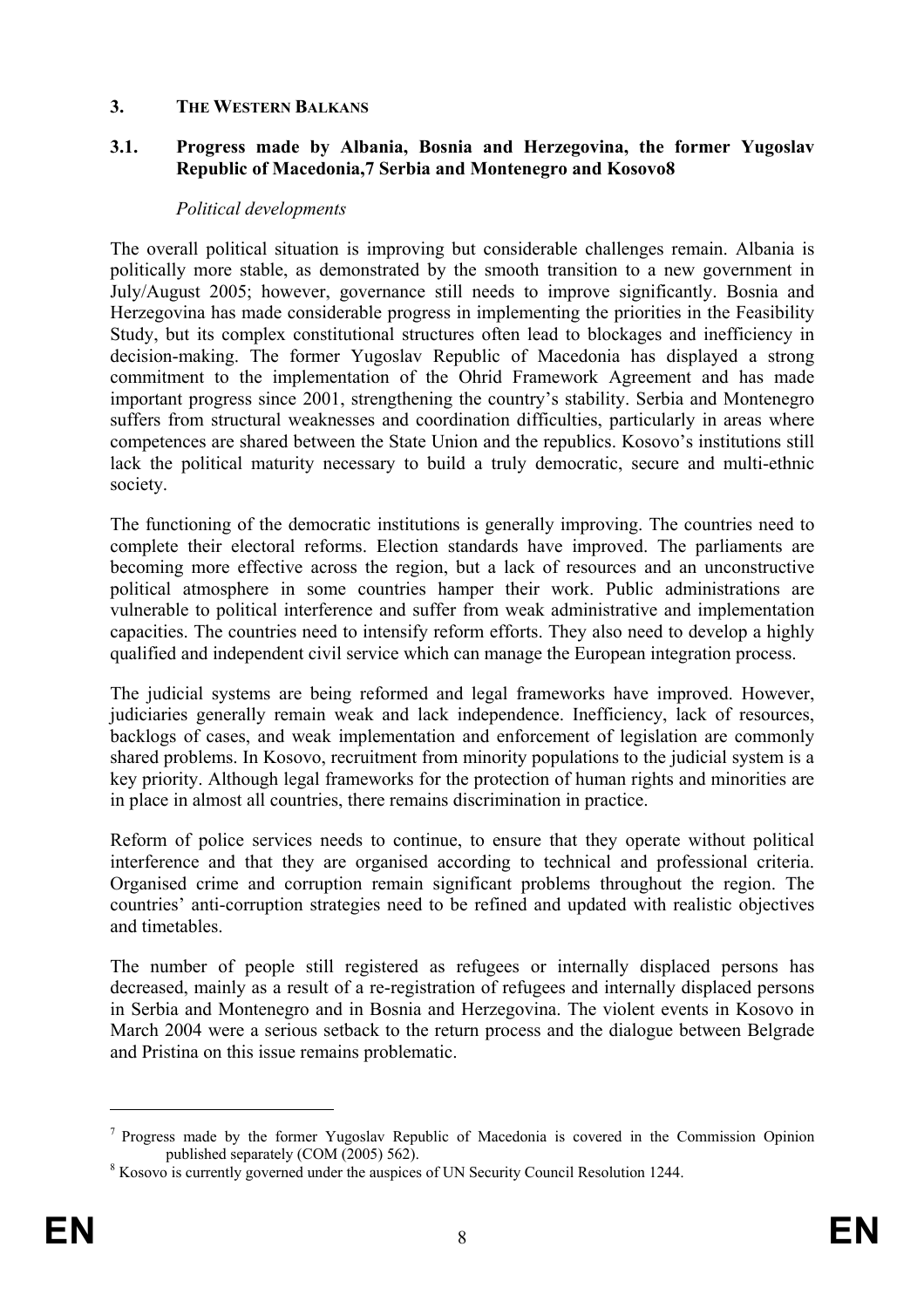Bosnia and Herzegovina and Serbia and Montenegro have made significant progress in cooperation with the ICTY, with many transfers of indictees to the Hague, but they still need to achieve full cooperation. Nearly all of the countries have aligned with the Council Decision on the freezing of assets of natural persons indicted by the ICTY. $9$ 

Increasing regional cooperation is important for further stabilisation and reconciliation. It is an indication of a country's ability to cope with more advanced relations with the EU. The recent apology of the Serbian President for war crimes committed by his countrymen in Bosnia and Herzegovina was an encouraging sign of a deepening reconciliation process. Cooperation on refugee return has improved and it is increasing in the area of justice, liberty and security, including in combating organised crime.

Over the past six years, the Stability Pact has made a valuable contribution, but the premises for its work are changing. The region is gradually assuming ownership of regional cooperation, for example through the South-East Europe Cooperation Process. A reformed Stability Pact could gradually and adequately transfer its key functions to the region, in order to maintain the momentum in regional cooperation.

## *Economic developments*

Macroeconomic stability has been further strengthened overall. This contributed to sustained growth rates and moderate inflation. However, high current account deficits remained a source of vulnerability.

Structural reforms progressed unevenly. The process of privatisation and restructuring is at different stages. Enforcement of property rights and contracts is still difficult. The large informal sector remained a source of uneven competition and tax evasion. Trade liberalisation was advanced by the completion of a regional network of free trade agreements. In order to establish functioning market economies, the countries need to ensure further macro-economic stabilisation and structural reforms, including liberalisation and privatisation. This process requires appropriate regulatory frameworks and structures of corporate governance.

# **3.2. Pre-accession strategy**

# *Realising the perspective of membership: a road-map*

All the Western Balkan countries have been given the prospect of EU membership once they fulfil the necessary conditions.<sup>10</sup> The EU will stand by this commitment. Each country will advance towards this goal on its own merits, depending on its progress in meeting the requirements. The countries are at different stages along their path towards the EU, but all will be able to realise their European perspective by following the road-map explained below.

As potential candidate countries, the Western Balkans already have access to a number of instruments also available to help candidate countries. These include access to Community programmes (such as education, science and research), help to reach EU standards, trade preferences for their products, regular reporting by the Commission, and policy prioritysetting by the EU.

<sup>&</sup>lt;sup>9</sup> Council Decision 2004/767/CFSP implementing Common Position 2004/694/CFSP.<br><sup>10</sup> European Council at Thessaloniki in June 2003.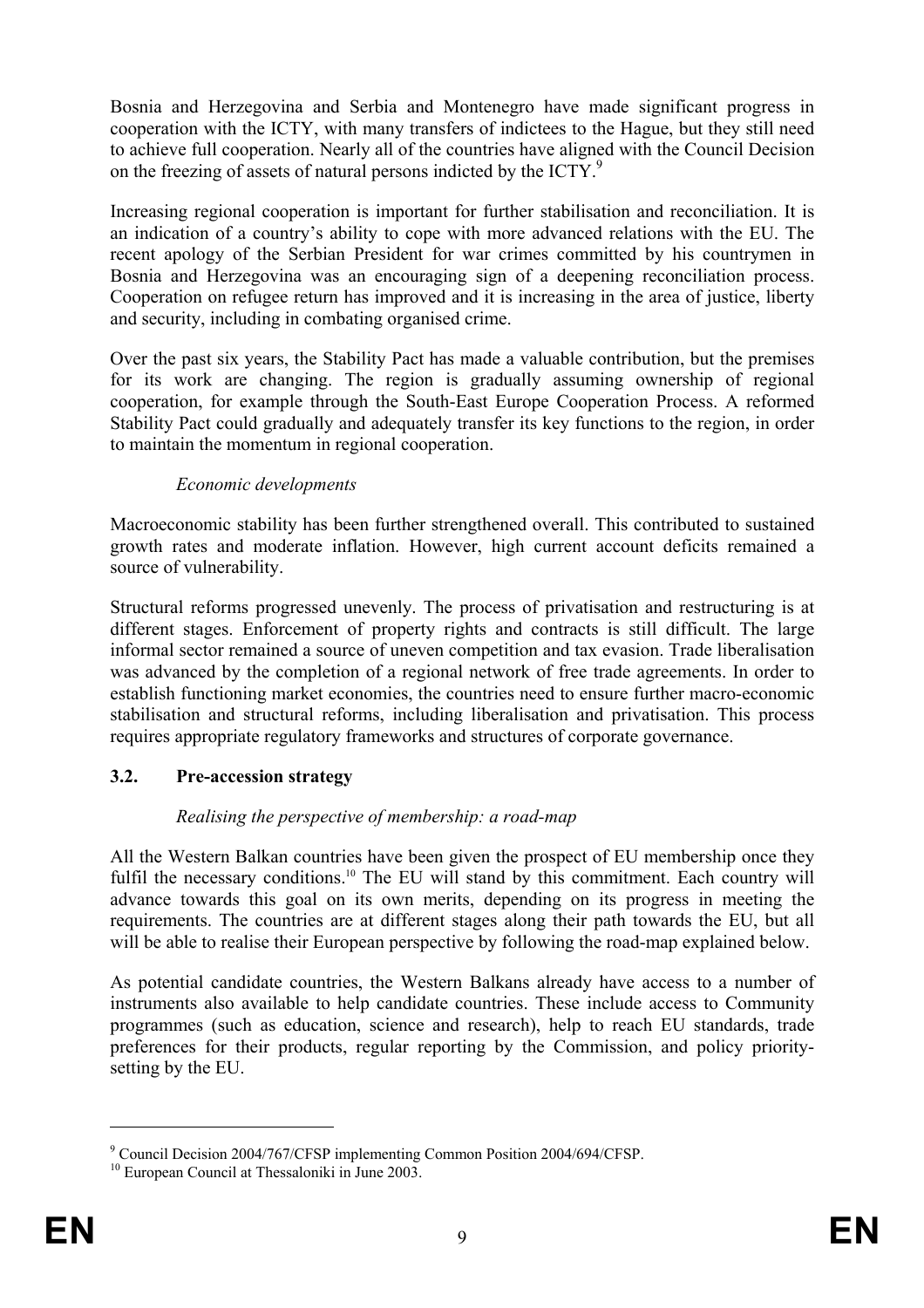Each country can establish a far-reaching **Stabilisation and Association Agreement (SAA)**  with the EU. These agreements help to prepare Western Balkan countries for future membership by introducing EU rules in various fields well in advance of accession. So far, Croatia and the former Yugoslav Republic of Macedonia have SAAs in force. Albania is close to finalising such an agreement, while Serbia and Montenegro has just opened SAA negotiations, and Bosnia and Herzegovina will do so shortly.

Before **opening SAA negotiations**, the EU examines whether the basic conditions are in place. A sufficient degree of **stabilisation** is a pre-condition for opening negotiations.

The EU supports the further stabilisation of the region through a number of instruments under the Common Foreign and Security Policy, including EU Special Representatives, the EU Monitoring Mission, the EU Military Force in Bosnia and Herzegovina and EU Police Missions in Bosnia and Herzegovina and in the former Yugoslav Republic of Macedonia. The nature of the EU's presence will need to adapt as the countries stabilise and make progress towards European integration. The Union has made an important step in 2005 by appointing the same person as Head of the Commission Delegation and EU Special Representative in Skopje.

Once stabilisation is sufficiently ensured, the Commission can recommend to the Council in a **Feasibility Report** whether and under what conditions SAA negotiations can start. Given the importance of having a contractual relationship, the Commission considers it a priority to negotiate and then conclude, as soon as possible, SAAs with the remaining countries. SAA negotiations with Serbia and Montenegro were opened in October 2005. Also in October, the Commission recommended to the Council the opening of SAA negotiations with Bosnia and Herzegovina.

SAA negotiations can be **concluded** once the country has made sufficient overall progress in the reform areas essential for implementation of the agreement. Once signed, the agreement is subject to ratification by the EU side and by the future associated country. In the meantime, the trade-related provisions of the SAA are applied by means of an interim agreement. Following ratification, the agreement enters into force.

Croatia and the former Yugoslav Republic of Macedonia have SAAs in force. Albania has made sufficient progress in the development of the legislative and institutional framework and the administrative capacity required for the proper implementation of the future agreement; this paves the way for the conclusion of SAA negotiations.

The Commission considers that it should be possible to conclude the SAA negotiations with Serbia and Montenegro and with Bosnia and Herzegovina within a year of opening. This is an ambitious timetable, which will depend on concrete progress on political, economic and institutional reforms.

The successful negotiation and conclusion of an Agreement allows a country to demonstrate that it is able to sustain more advanced relations with the EU. Proper implementation of the Agreement is therefore the best basis on which to assess a country's readiness to move to the next phases of candidate status and then accession negotiations. A country's satisfactory track-record in implementing its SAA obligations (including the trade-related provisions) will therefore be an essential element for the EU to consider any membership **application**.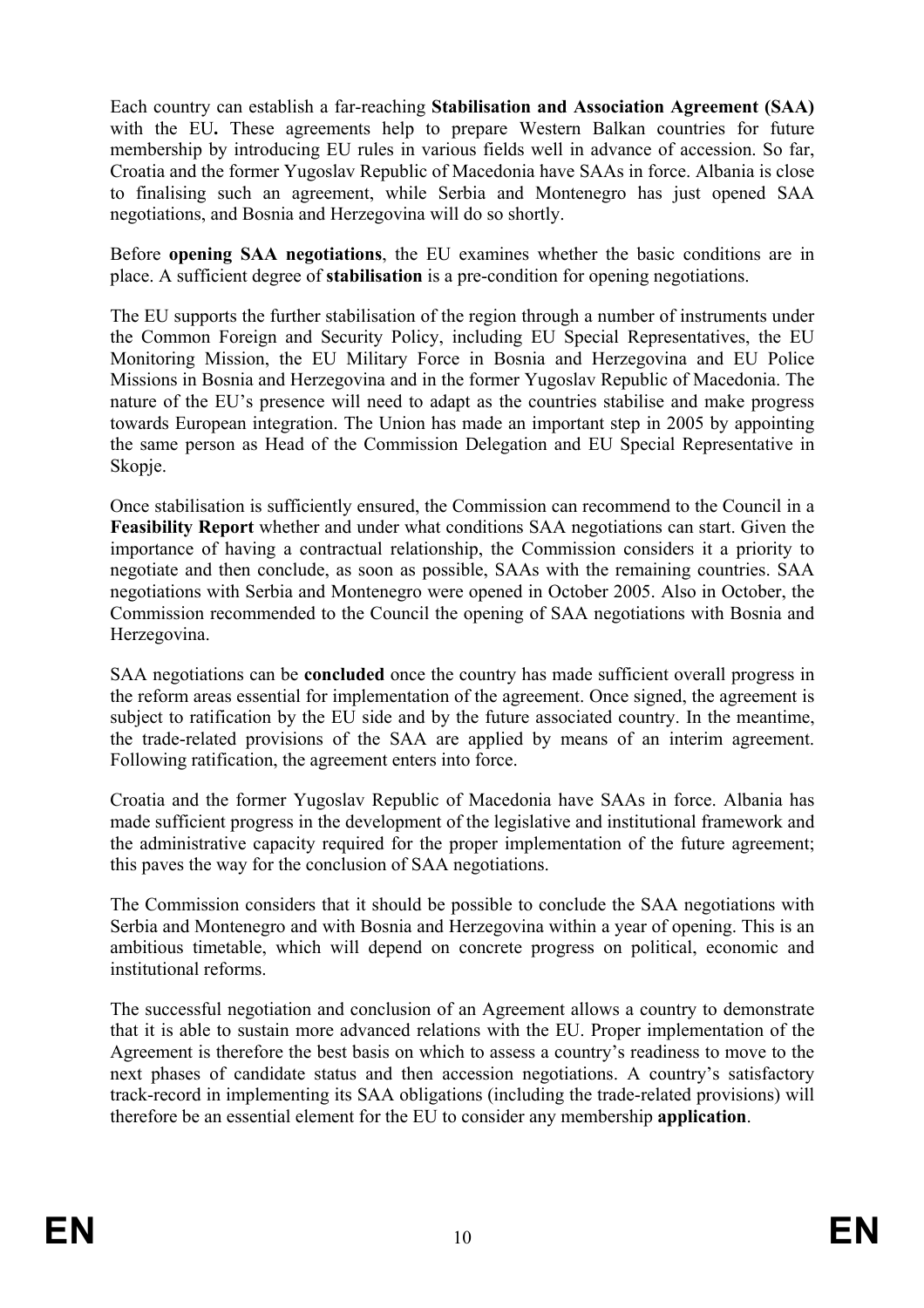Following a membership application, and on the basis of the Commission's Opinion, the EU may decide to grant an applicant country **candidate status**. This status is a political recognition of a closer relationship with a country on its way towards membership. In practice, it implies that EU assistance can be used in all areas relevant to the ability of the country eventually to assume the obligations of membership, such as preparation for the implementation of the structural funds. However, it does not mean any automatic increase in the overall sum of assistance allocated to the country. Candidate status implies that the country concerned opens a new stage in its relationship with the EU, and it will benefit from more intense political dialogue and economic cooperation with the Commission and Member **States** 

Candidate status is necessary but insufficient for **opening accession negotiations**. Before accession negotiations can be opened, the country needs to reach a sufficient degree of general compliance with the Copenhagen criteria. The political criteria must be met, $11$ including full cooperation with the ICTY where relevant. The country has to have made significant progress towards meeting the economic criteria and the obligations of membership. The Commission examines the degree of overall compliance in its Opinion on the country's application for membership, and reports on progress regularly thereafter. The European Council decides whether and when negotiations can be opened, based on a recommendation from the Commission. Once that decision has been taken, an intergovernmental conference is convened on the basis of a negotiating framework adopted by the Council following a Commission proposal.

As spelled out in the negotiating framework for Croatia, the fulfilment of the specific criteria in the Stabilisation and Association Process (SAP) and implementation of the SAA must continue right up until accession. Weaknesses in fulfilling these requirements will affect the pace of the negotiations. Based on previous experience, the accession negotiations can last for widely varying numbers of years, depending on the country. By their very nature, negotiations are an open-ended process. Once concluded, the results of the negotiations are reflected in an Accession Treaty. This Treaty allows for accession to the Union, once it has been approved by the European Parliament, and ratified by all Member States and the acceding country.

# *Supporting reforms*

The **European Partnerships** guide the countries' reform efforts and indicate the concrete actions needed to achieve progress through the road-map. They identify the short and medium-term priorities for each particular stage of the pre-accession process. The countries should respond to the priorities proposed by the EU with their own corresponding Action Plans without delay. To make the most of this instrument, the countries need to integrate the Partnership priorities fully into their domestic policy agenda, including not only legislative but also budgetary and administrative planning. The European Partnerships will continue to be the basis for the CARDS assistance programme to the Western Balkans.<sup>12</sup>

The Union supports the reform agenda contained in the European Partnerships with a range of instruments. **EU assistance** to the Western Balkans comprises an allocation of EUR 539 million in 2005 alone, including support to the regional programme for which Croatia remains eligible. This assistance focuses on the challenges identified within the

<sup>&</sup>lt;sup>11</sup> As specified by the European Council at Helsinki in December 1999.<br><sup>12</sup> CARDS = Community Assistance for Reconstruction, Development and Stabilisation.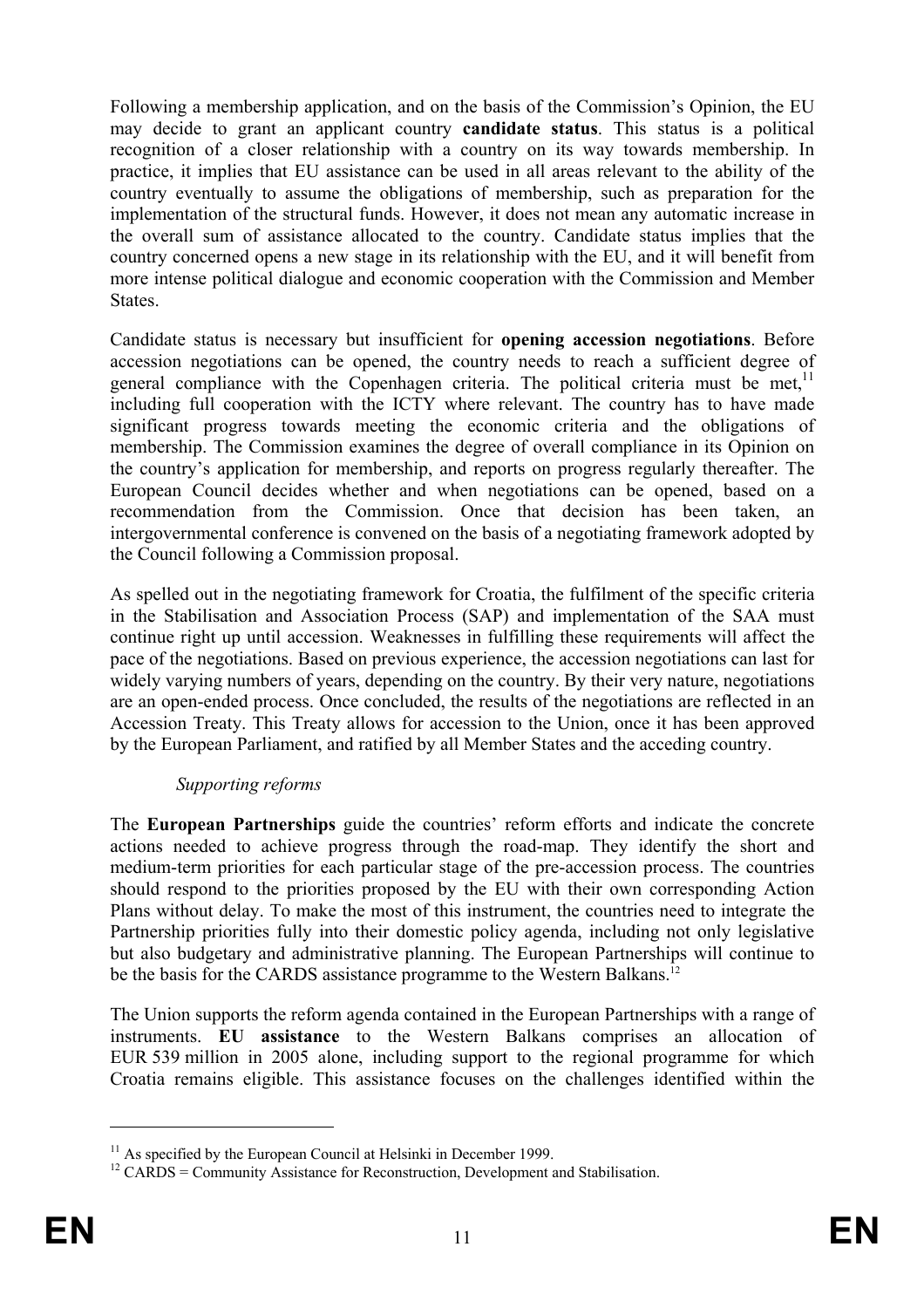framework of the European Partnerships. Most new EU support instruments agreed at the 2003 Thessaloniki Summit have now been put in place. The countries have been given the possibility of participating in Community programmes, in order to familiarise them with EU policies and working methods. The Commission envisages making a proposal shortly concerning the application of diagonal cumulation of origin in trade between the countries of the region which have a free trade agreement with the EU. Separately, the Commission has proposed a five-year extension of the countries' free access to the EU market essentially for all products. Progress towards the conclusion of agreements on readmission and visa facilitation will signal mutual commitment to further cooperation on justice, liberty and security.

#### **4. CONCLUSIONS AND RECOMMENDATIONS**

- (1) The Commission's enlargement policy is based on consolidation, conditionality and communication. A carefully managed enlargement process extends peace, stability, prosperity, democracy and the rule of law across Europe. The Union will stand by the commitments it has made once the countries fulfil the strict conditions for accession. Each country will be assessed on its own merits. The Commission will assist the countries and monitor their progress to ensure proper implementation and enforcement. At the same time, the EU as a whole has to communicate better the objectives and the challenges of the accession process.
- (2) The opening of accession negotiations with Turkey and Croatia on 3 October has begun a new phase of political and economic integration. The Accession Partnerships set out the key tasks each country has to undertake to progress through the negotiations.
- (3) The future of the Western Balkans lies in the EU. The Western Balkan countries are moving from stabilisation and reconstruction to sustainable development, association and integration into European structures, achieving the aims set out at the Thessaloniki European Council in 2003. The Commission aims to ensure that all the countries sign Stabilisation and Association Agreements (SAAs) with the EU, to establish a sound contractual relationship. A country's satisfactory track-record in implementing its SAA obligations (including the application of its trade-related provisions in the form of an Interim Agreement) will be an essential element for the EU to consider any membership application.
- (4) The Commission recommended this year that the EU open SAA negotiations with Serbia and Montenegro, and with Bosnia and Herzegovina. Depending on their progress in making political, economic and institutional reforms, it should be possible to conclude these SAA negotiations within a year of opening. Albania has made sufficient overall progress in the reform areas essential for implementation of its future SAA; this paves the way for the conclusion of negotiations.
- (5) The EU is ensuring that Kosovo benefits from the key instruments offered to the region. The opening of status discussions is a challenge for the entire region, and for the international community. The strong commitment of all parties to a multi-ethnic, stable and democratic Kosovo will be essential to achieve a sustainable settlement that reinforces the security and stability of the region, and to ensure its further progress towards the EU.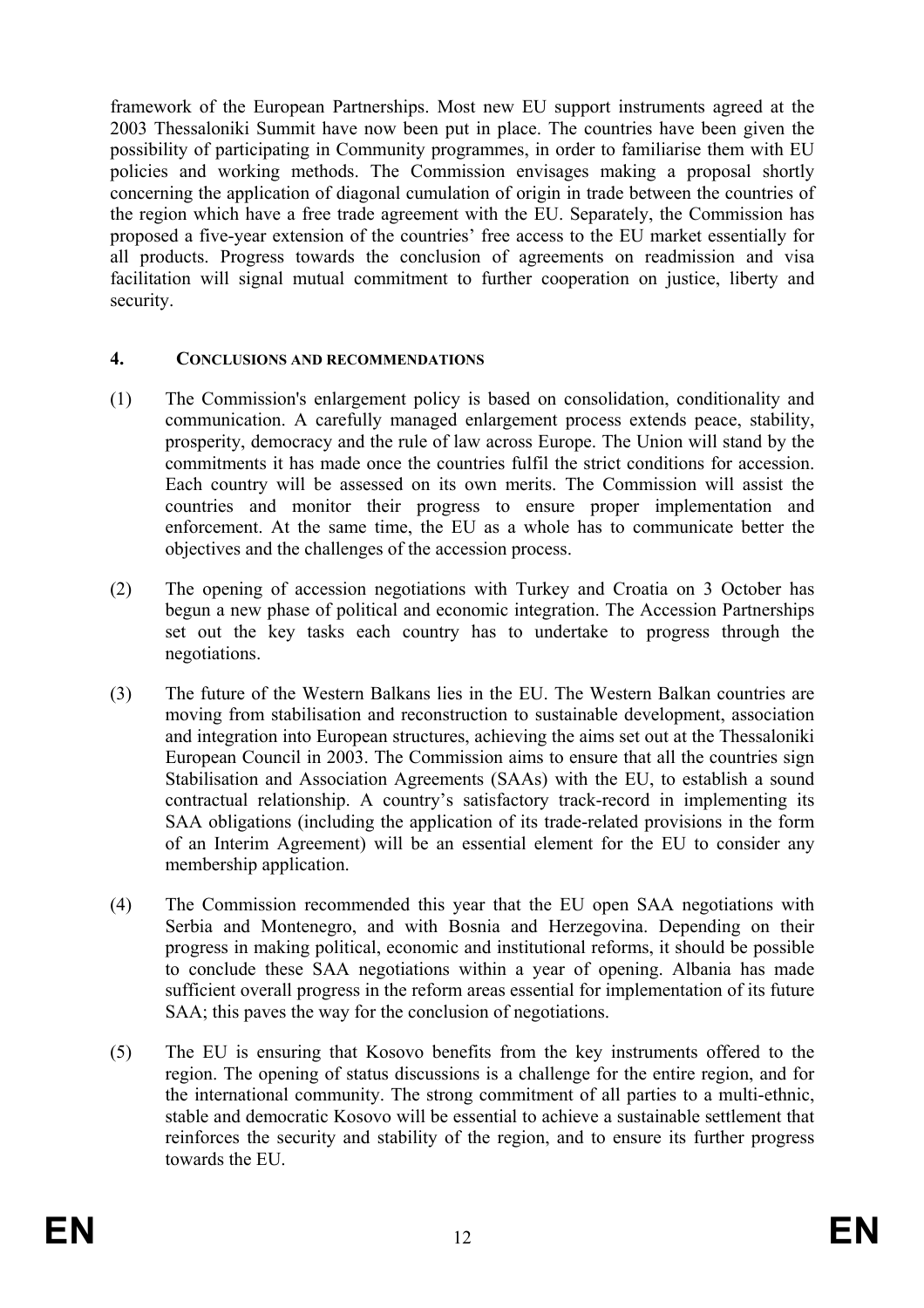(6) In its Opinion, the Commission recommends that the European Council should grant the status of candidate country to the former Yugoslav Republic of Macedonia. Accession negotiations should be opened once the country has reached a sufficient degree of compliance with the membership criteria. The Commission will present a report to the Council no later than the end of 2006 on the progress of the former Yugoslav Republic of Macedonia.

# **Annex: Conclusions of the Progress Reports on Albania, Bosnia and Herzegovina, Croatia, Serbia and Montenegro and Kosovo, Turkey**

#### *Albania*

As regards the **political situation**, Albania has made progress in reinforcing its democratic, judicial and public administration institutions, but needs to implement strategies and laws with more vigour to further improve their functioning. Efforts have been made to fight corruption and improve human rights. Further commitment is needed to achieve significant results. Albania has continued to play a positive political and commercial role in the region.

The Parliament has remained the centre of political exchange and has passed a considerable amount of important legislation. Overly marked political confrontation has hindered political consensus on reform issues, slowing progress. New internal parliamentary rules, and in particular the strengthened European Integration Committee, could help foster constructive consensus. The July 2005 parliamentary elections were fundamentally sound and resulted in a smooth transfer of power, but showed shortcomings which demonstrated a need for further electoral reform.

The government has developed major new strategies and co-ordination tools relevant to Albania's EU progress. In many cases further energy and commitment is needed to use them to achieve concretely improved results. The Ministry of European integration has been strengthened, but needs further resources in order to improve its leadership and co-ordination on EU issues. The merging of several ministries could improve co-ordination in related policy areas but care will be needed to ensure appropriate checks and balances.

Albania has improved the oversight, recruitment and training of its public administration and taken steps to enhance its legal framework. It now needs to ensure an appropriate division between its political and administrative levels, and improve assessment procedures and conditions of employment for its civil servants.

Progress has been made in improving the functioning of Albania's judicial system. Training for judges and prosecutors has been improved and should now be followed by further steps to ensure their independence and better employment conditions for other judiciary staff. Measures to increase judicial transparency and co-ordination have been taken, but more are needed. Although more judgements are now executed, the level of execution remains relatively low. New legal tools and regional agreements should now be used to achieve better concrete results in fighting organised crime and terrorism.

Some efforts have been made to fight corruption: work has continued in international fora, new conflict of interest legislation has been adopted, more public officials have been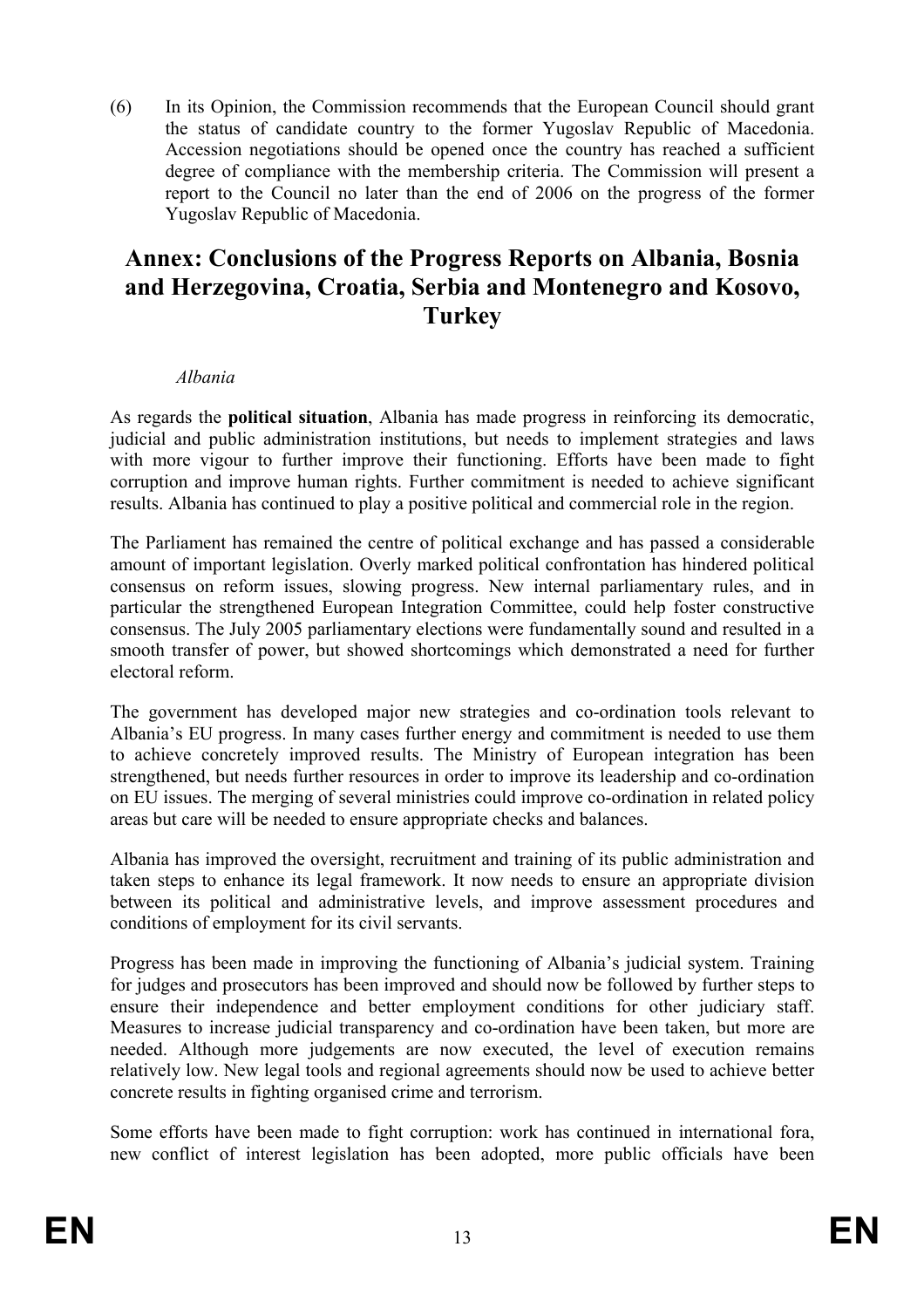prosecuted for corruption, and strong action has been taken against police corruption. Nonetheless tangible results remain limited: considerable further efforts are required to enforce current legislation and adopt new measures in line with Albania's anti-corruption action plan, GRECO recommendations and international anti-corruption conventions.

In the field of human rights, Albania has made some efforts to improve conditions for prisoners, with a new code of conduct and internal control law for prisons, but inadequate infrastructure means physical conditions remain poor. Knowledge and enforcement of domestic law and international conventions on treatment of prisoners should be improved. Little concrete progress has been made in improving media freedom. Legislative progress has been made in reinforcing property rights, but implementation must be greatly accelerated. Albania is an example of religious tolerance, but requires further progress to reach international standards in human and minority rights.

Albania has continued to play a positive role in the region, actively pursuing the deepening of political and commercial relations with its neighbours through free trade agreements and regional multilateral initiatives, and maintaining a constructive policy towards Kosovo.

The **economy** of Albania operates to some degree within the framework of functioning market principles. Further vigorous reform efforts are necessary to address the shortcomings in competitiveness of the economy.

Growth remained strong while inflationary pressure remained subdued. The current account deficit has narrowed. Fiscal consolidation continued and the budget deficit has declined. Progress in public administration reform has continued and the administrative capacity of the tax administration has improved. In the field of public financial control and internal audit, some progress has been made. Privatisation of small- and medium-sized enterprises has been completed. The sale of the Savings Bank was completed in 2004 and the privatisation of Albtelecom has started in early 2005. Prudential supervision has been strengthened through the implementation of a risk-based supervision process. The labour market is considered as relatively flexible.

However, public sector governance remains to be strengthened and the privatisation of large enterprises has suffered delays. The performance of the financial sector to channel savings towards productive investment has recently been improving, but still remains weak. The establishment and enforcement of property rights remain difficult, damaging the potential for investment and economic activity. Enterprise creation continued to face obstacles such as weak infrastructure, poor legislation and weak implementation of tax legislation. Unfair competition by businesses operating in the grey economy remains a problem. Educational attainment remains relatively low and the supply of skilled labour is limited.

Albania has made some progress towards meeting **European standards**. Progress has mainly consisted of adoption of new legislation and the establishment of new institutions. Some efforts regarding the strengthening of administrative capacity have also been made, but in a number of cases more commitment and resources are needed for further progress.

On *internal market* issues, Albania has continued to make progress in the area of *free movement of goods*. Standardisation and certification has advanced satisfactorily, but more attention should be paid to implementing the New, Global and Old Approach directives. There have been no legislative developments in metrology, and equipment for testing is deficient. Considerable further legal and administrative progress is required for proper market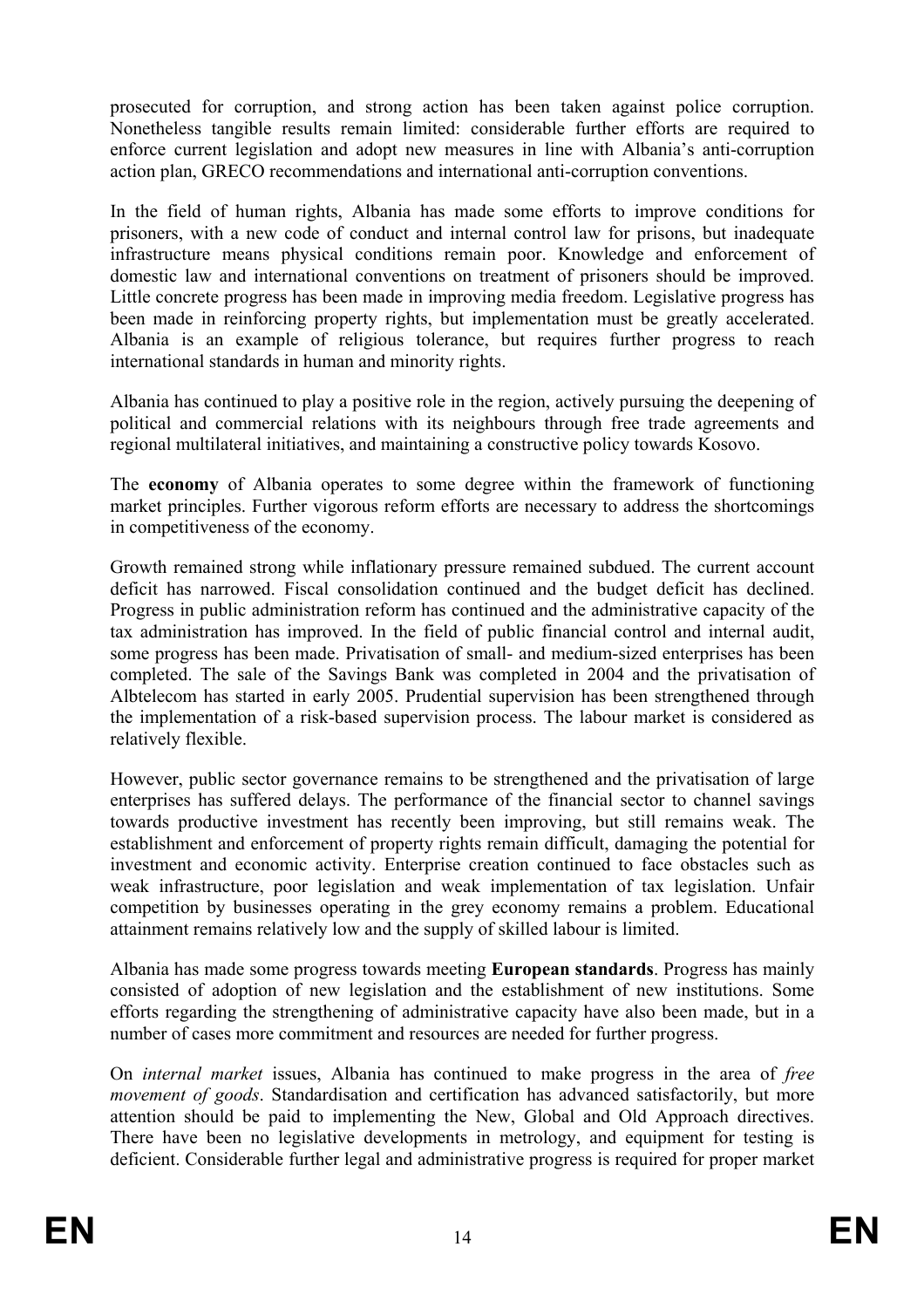surveillance. Consumer protection laws should be improved and implemented. As regards the *movement of persons, services and right of establishment*, Albania continues to face a problem of emigration. Legislation on establishment is relatively open but requires amendment to remove discrimination between national and foreign firms. Rules for the provision of services are fairly liberal. No significant developments have taken place regarding the *movement of capital.*

Albania has made considerable progress in the field of *customs* rules, and revenue collection has increased, while progress in other related areas has been more limited and further action is needed to address corruption in the customs service. *Taxation* legislation has been improved, benefiting in particular SMEs. A positive development was the transfer of the social and health insurance contributions collection section to the tax administration. Tax legislation should be implemented fairly and transparently and revenue collection should be improved.

In the field of *competition,* more work is needed to increase understanding of its principles among market actors. Particular progress has been made on state aid, with a state aid department established and new legislation passed. Existing *public procurement* rules should be respected, and related legislation requires considerable work to comply with EU standards. New legislation on *intellectual property rights* was adopted, but its enforcement should be enhanced. Some progress has been made regarding the *statistics* system, especially on classification and the establishment of a business registry, which should now be expanded. Macroeconomic statistics should be improved.

With regard to *sectoral policies*, the *industry and SME* sector showed only limited progress, but the abovementioned steps in the field of taxation benefited the sector. Albania should fully implement its action plan to reduce administrative barriers and address the informal economy.

The *agriculture* and *fisheries* sectors have made little progress. Agriculture continues to function as economic and social buffer, reducing poverty and unemployment, although its share of GDP continues to decrease. Much needs to be done to improve the quality of agricultural and fisheries produce, in particular regarding food safety.

Only limited progress has been made as regards the *environment*. Some improved legislation has been adopted, but enforcement continues to be problematic. Administrative capacity to implement environmental legislation should be strengthened.

Some progress has been made in the *transport* sector, especially in legislation and participation in international fora, but its infrastructure remains inadequate and poorly maintained. Albania should implement its transport master plan and improve transport safety in the various transport modes. Transport investments should be transparent and respect procurement rules.

Albania has made good progress in the *energy* sector*,* in particular by implementing the energy action plan, aligning legislation and signing the South East Europe Energy Community treaty. It must continue to strictly implement the energy action plan in order to reduce the still-frequent power cuts and illegal connections.

Some progress has been made in the sector of *information society and media*, in particular through the liberalisation of the telecommunications sector and improved distribution of electronic communications. The privatisation of Albtelecom remains to be successfully concluded and telecommunications legislation should be developed to attract further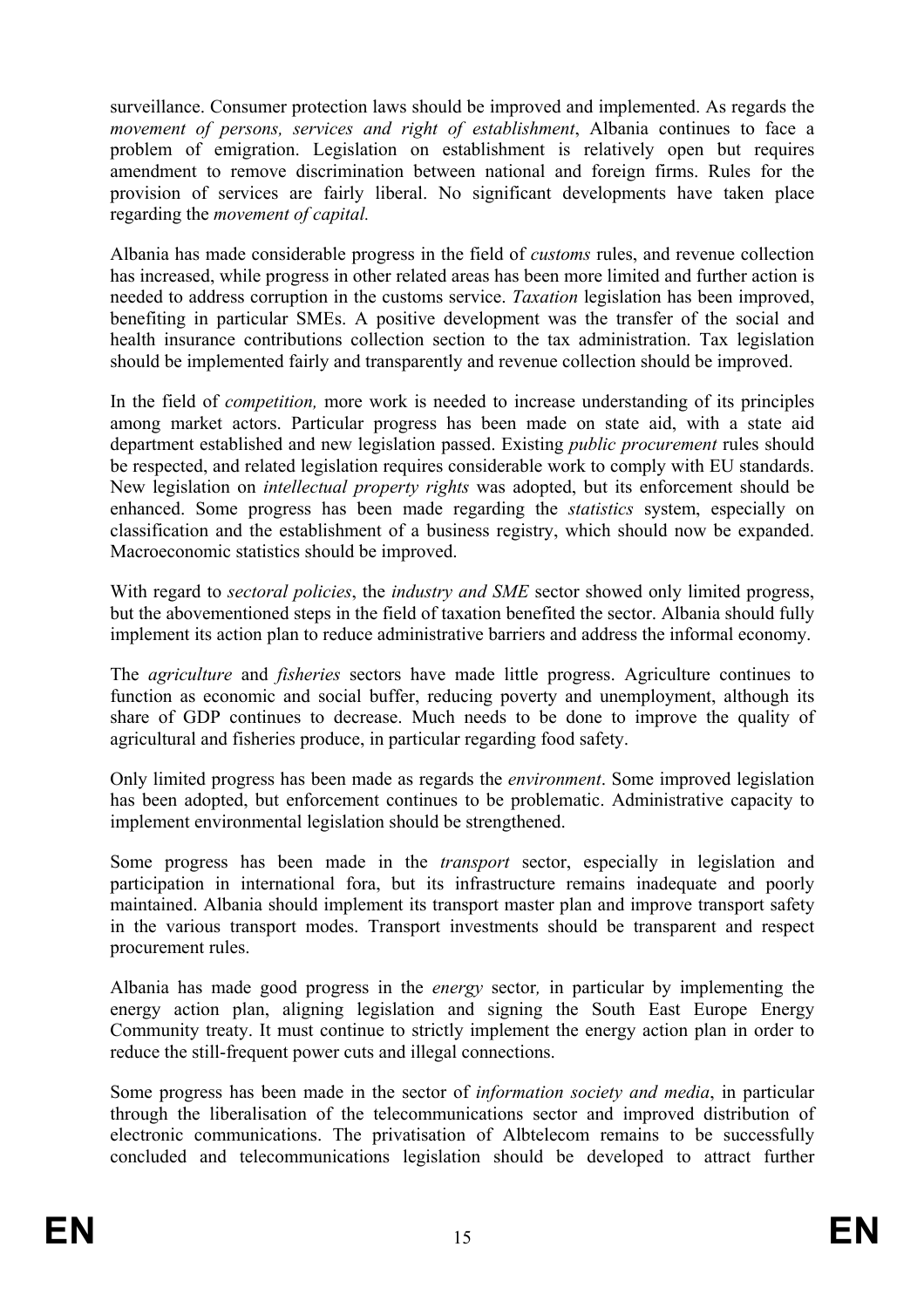investment. Further work is needed to align electronic communications, information technology and audiovisual legislation and to ensure its non-discriminatory implementation.

Albania has drafted a Policy Paper on public internal financial control, but it needs to be further developed. As regards external audit, the Supreme Audit Institution of Albania should be improved in line with the INTOSAI guidelines, and its financial independence should be ensured.

In the field of *justice, freedom and security*, travel documents have been made more secure, but progress is needed in computerising the *visa* system and in bringing visa legislation up to EU standards. Albania has considerably improved *border control* through better management and IT infrastructure and better co-operation with neighbours, but trafficking remains a significant problem which should be addressed through an integrated border management strategy providing for improved inter-service co-operation and further resources. National strategies were adopted on *migration* and *asylum*, and Albania signed a readmission agreement with the EU. These now need to be funded and implemented.

Progress has been made in fighting *money laundering*, with new implementing legislation and steps to improve inter-agency and regional co-operation. These aspects however need further work, focusing on results, and the Financial Intelligence Unit, the prosecutor's offices and the police Economic Crime Unit require more resources to function fully effectively.

Albania has made some progress in the fight against the illegal *drugs* trade, approving a National Anti-Drug Strategy, the introduction of special investigative means and asset seizure legislation. Albania nonetheless continues to be a major transit country for drug trafficking and should give higher priority and funding to the implementation of its anti-drug strategy. It should further strengthen enforcement, improve co-ordination both domestically and with foreign partners and prevent the obstruction of anti-drug investigations by public servants.

There has been some progress in enhancing the effectiveness of the Albanian state *police*, with the strengthening of departments dealing with organised crime and corruption, and prosecution and dismissal of increased numbers of often senior police officers for corruption. Albania must nonetheless further improve the equipment and the management of the police, in particular as regards human resources, transparency, autonomy and police records, and should accelerate efforts to reach an agreement with Europol.

Albania has made progress in the fight *against organised crime and terrorism*, adopting a targeted package of laws. Albania has continued to implement the specific action-oriented measures against organised crime and has upgraded key ministry bodies and improved laws on the proceeds of crime. Police intelligence analysis has improved, and sea-borne human trafficking has been reduced. Progress in implementing the action-oriented measures should however be accelerated and concrete steps to improve witness protection are urgently required. Albania should improve inter-agency co-operation, pursue regional and international co-operation more vigorously and use its new legal tools more determinedly to arrest and prosecute organised criminals. The fight against *terrorism* was reinforced by the establishment of a specialist police directorate. Albania has supported international initiatives in the field, expelled suspected supporters of terrorism and is improving airport security. It should accelerate implementation of international conventions and further improve security at Tirana airport.

*Bosnia and Herzegovina*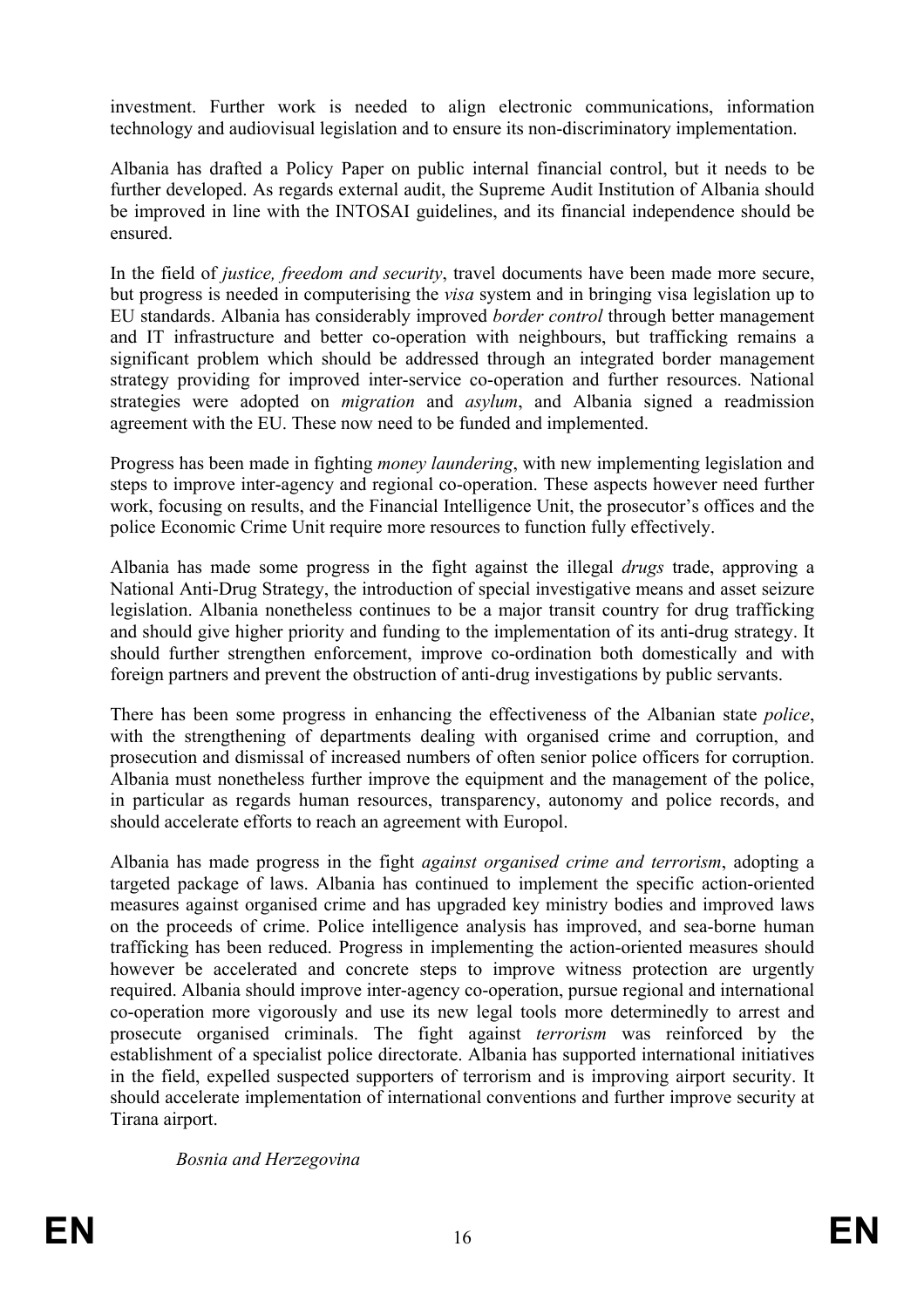As regards the **political situation**, Bosnia and Herzegovina has made progress in further consolidating the stability of its institutions guaranteeing democracy, the rule of law, human rights and respect for and protection of minorities. Most of the Council of Europe postaccession commitments have been fulfilled. Nonetheless, continued efforts remain necessary in order to ensure a non-reversible, self-sustaining state able to assume full responsibility for government.

As regards democratic principles, Bosnia and Herzegovina assumed full organisational and financial responsibility for the 2004 municipal elections. Further progress has been made in implementing the Law on the Council of Ministers and the Law on Ministries. Efforts need now to continue to increase the effectiveness of the executive and legislative bodies, to ensure that State-level institutions are properly equipped to implement their tasks and to strengthen co-ordination between State and Entities.

Some positive steps have been taken in the field of public administration. A Coordination Office for the Public Administration Reform has been established; the Directorate for European Integration has been reinforced; a review of key public administration sectors has been carried out. Increased efforts are now necessary to create a modern and effective civil service. The comprehensive action plan for public administration reform has not yet been adopted. Lack of the necessary staff and of adequate premises for the various administrations is a recurrent issue. Building up training capacity for civil servants is also crucial.

Progress has been made regarding the judicial system. The legislation establishing a single High Judicial and Prosecutorial Council has been adopted. This legislation has strengthened the independence of the judiciary throughout the country. Bosnia and Herzegovina is progressively taking over responsibility from the international community for the management of its judicial system.

Further efforts are necessary to fight corruption. While prosecution of a number of specific corruption cases has been ensured, many continue to escape justice. Adequate anti-corruption action plans have to be prepared and implemented. The adoption of the law on the conflict of interest has been a positive step. Its consistent implementation needs to be ensured.

Positive developments have taken place regarding the defence reform through the adoption of the legislation necessary for the establishment of a single smaller and professional army, in line with NATO's Partnership for Peace requirements. Regarding police reform, the endorsement by the Entity and State Parliaments of an agreement on the restructuring of the police in accordance with EU requirements is welcome. Proper implementation is now required.

The outstanding legislation supporting refugee returns has been adopted and the Refugee Return Fund has been made operational. Significant progress has been achieved regarding the return of refugees and displaced persons to their pre-war areas. The priority should now be to complete the process and to work towards socioeconomic integration of returnees. The transfer of human rights bodies from international to national responsibility has seen considerable developments. However, continued progress is necessary in order to meet international standards in the area of human and minority rights. In this respect, due attention should be paid to avoiding division of schools along ethnic lines. Efforts should also be devoted to improve the integration of the Roma minority.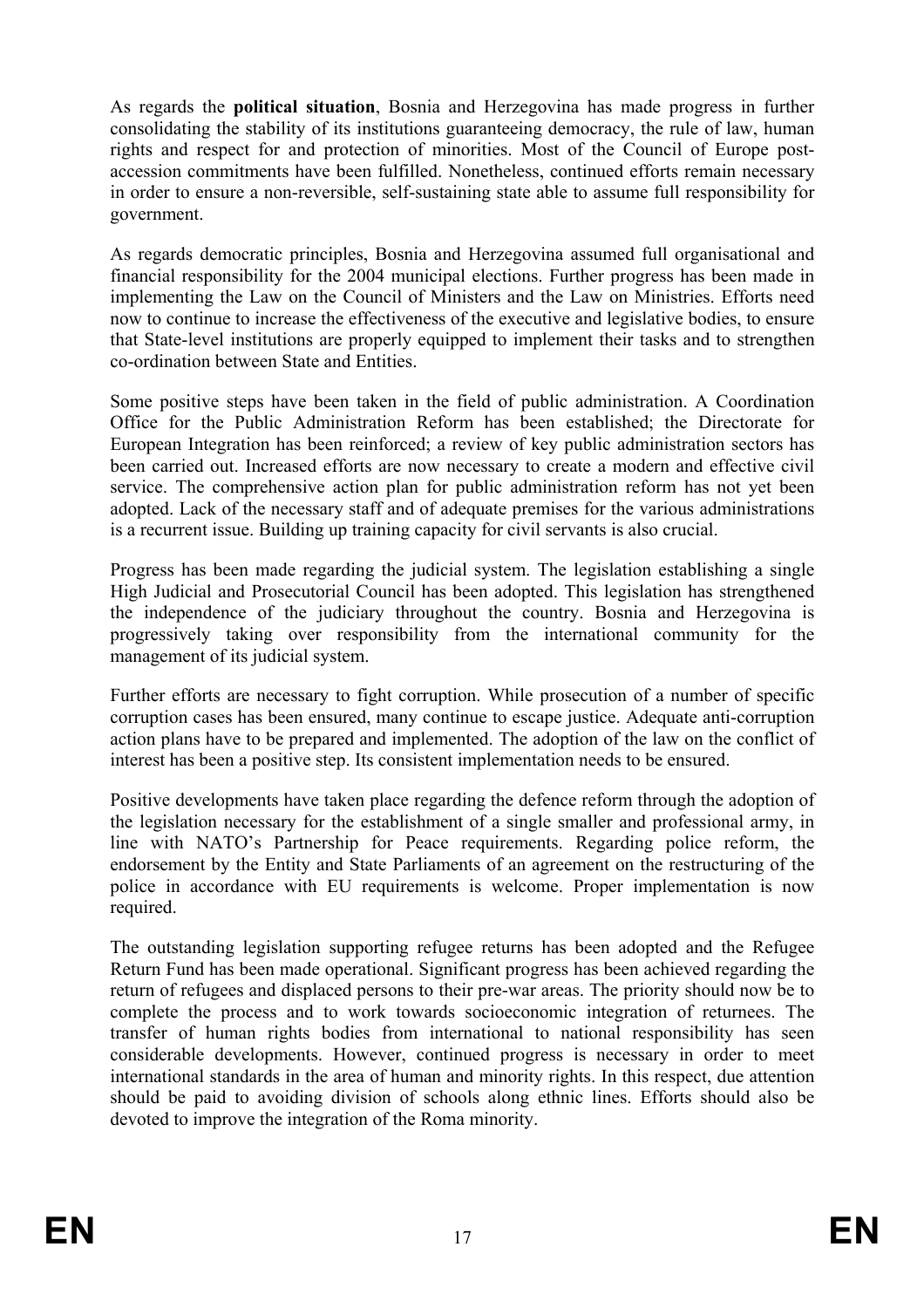Co-operation with ICTY has seen improvements. However, further efforts should be made to achieve full co-operation with the Tribunal so that all indictees be brought to justice. Constructive co-operation with neighbouring countries has continued. Nonetheless, proper implementation of the regional Free Trade Agreements should be ensured. Bosnia and Herzegovina should also make efforts to meet the outstanding Council of Europe postaccession requirements, notably regarding elections and education.

The **economy** of Bosnia and Herzegovina operates only to a limited degree within the framework of functioning market principles. Further vigorous reform efforts are necessary to address the serious shortcomings in competitiveness of the economy.

Economic growth rebounded in 2004 and industrial production picked up. Inflation remained low while inflows of foreign direct investments were significant. Further harmonisation between the Entities took place, in particular in the area of indirect taxation where competencies were transferred from the Entities to the Indirect Taxation Authority. This created a new platform for cooperation and other efforts to increase fiscal and economic policy coordination were also made, for example through the establishment of a National Fiscal Council. Some steps to improve the business climate were taken. Banking intermediation deepened further as the regulatory framework continued to improve.

However, unemployment and external imbalances have remained very large and fiscal challenges have risen. To maintain macroeconomic stability and safeguard the sustainability of the currency board a prudent macroeconomic policy mix will be imperative. In order to strengthen the productive base of the economy, the largely loss-making corporate sector must be urgently and profoundly restructured and privatisation be accelerated. In addition, actions to reduce the overall government interference in the economy and to improve the business climate will be essential. The flexibility of the labour market should be enhanced and the judicial system, in particular the handling of bankruptcies and property rights, be strengthened. To successfully manage the fiscal challenges, coordination and analytical capabilities need to be improved and the size of public expenditures to be reduced in real terms. These demanding tasks will require swift action and firm political commitment and cooperation between different levels of government.

Since the last report, Bosnia and Herzegovina has made further progress towards meeting **European standards**. Progress has mainly consisted in adoption of new legislation and the establishment of a number of new institutions. Some efforts regarding the strengthening of administrative capacity have also been registered. It is now necessary to ensure sustained efforts in order to increase its implementation capacity, in particular with a view to a future Stabilisation and Association Agreement.

Regarding *internal market*, Bosnia and Herzegovina has made some progress in the area of *free movement of goods, in particular through the adoption of new legislation on standards,* certification, conformity assessment, general product safety and market surveillance. However, the new legislation is not yet properly implemented. Human and technical resources remain limited and the non-application of conformity assessment on the local production continues to hinder Bosnia and Herzegovina's export capacity. As regards *movement of persons, services and right of establishment*, some additional progress regarding services and establishment has been made, notably through the adoption of legislation in the insurance sector and the establishment of a single registry for companies. No significant developments have taken place in the area of *movement of capital.*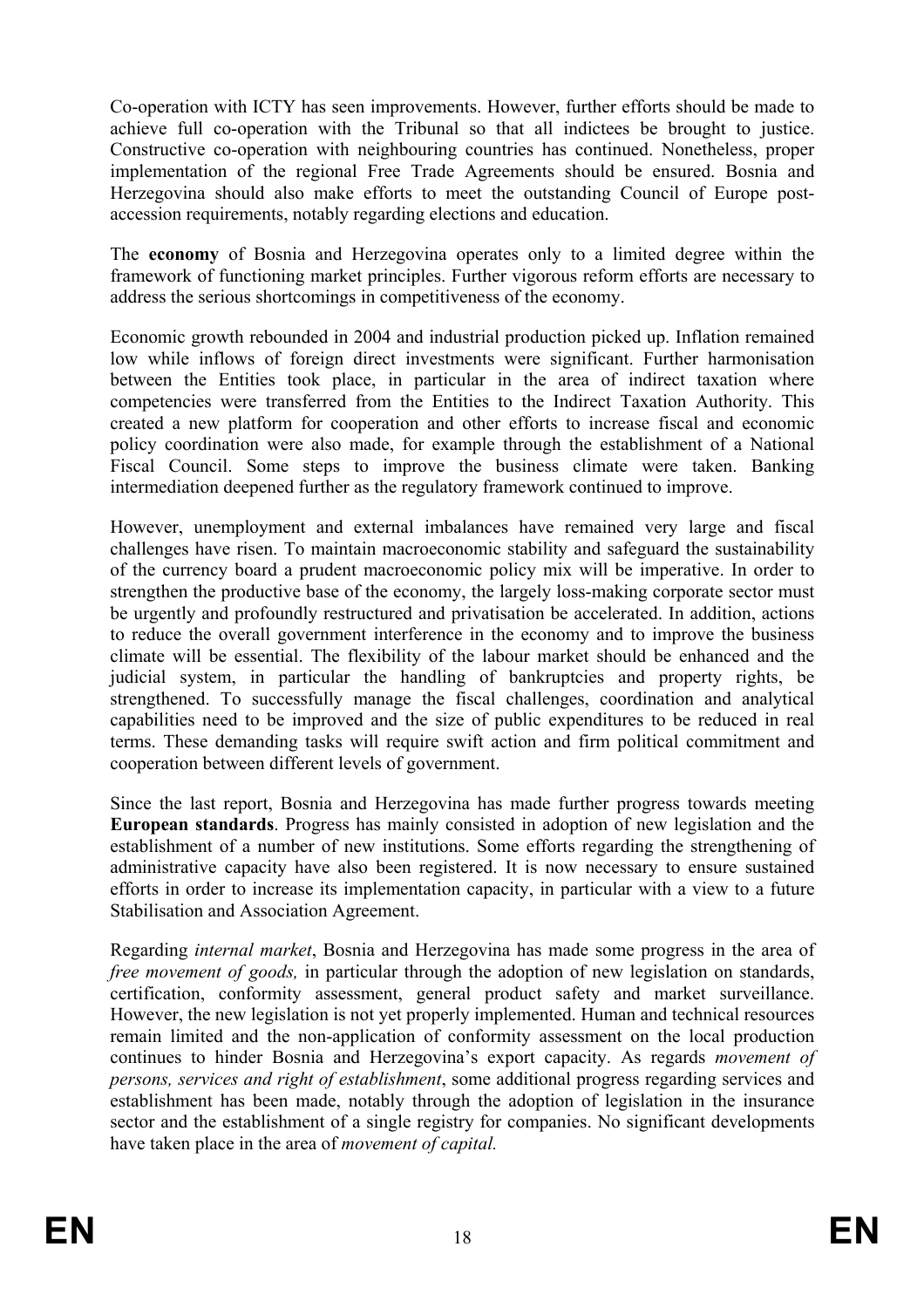Bosnia and Herzegovina has made progress in the field of *customs and taxation* through the adoption of new customs legislation, the establishment of a single customs administration and the reorganisation of the customs services. A VAT law has been adopted and preparations for implementation have been made. However, the implementation of this law and the actual collection of VAT are still important challenges. Sustained efforts are required to increase revenue collection, to combat fiscal evasion, corruption and cross-border crime, and to ensure that free zones, customs valuation and origin issues are managed in accordance with EU standards. Specifically on customs valuation, the use of price lists is of great concern. As regards *competition* the establishment of the Competition Council and the adoption of a new competition Law have been positive steps. However, no significant development can be reported in relation to state aids. The *public procurement* system has seen further approximation. Further efforts need now to be made to establish the public procurement agency and the public procurement review body and to make them operational. As regards *intellectual, industrial and commercial property rights (IPR)*, new legislation foresees the establishment of a separate institute for Intellectual Property. Bosnia and Herzegovina has signed a co-operation agreement with the European Patent Organisation and has carried out some actions against piracy. However, implementation and enforcement of IPR legislation remains limited and need to be enhanced.

Regarding *sectoral policies*, Bosnia and Herzegovina has continued its efforts to remove barriers to business and to implement the European Charter for SMEs. However, it has been unable to develop appropriate strategies for the *industry and SMEs* sectors. As regards *agriculture*, some improvements have been made through the adoption of legislation in the veterinary, phytosanitary and food safety areas, but overall strategic planning has been lacking and some of the institutions foreseen by the new legislation have not been established. State-Entity and inter-Entity co-ordination should also be improved. In the area of *environment*, some steps have been taken by Bosnia and Herzegovina in the air, water and waste sectors. Nonetheless, implementation capacity remains limited, due to scarce human and technical resources. In this context the establishment of a well equipped State Environmental Agency should be a priority.

In the area of *transport*, efforts aiming at improving transport infrastructures continue. Legislation on railways has been adopted. Positive developments have also been registered as regards aviation, including in terms of regional co-operation. Nonetheless, sustained efforts are necessary in order to enhance strategic planning, to further improve infrastructure and to ensure the progressive alignment, notably as regards technical and safety standards, social standards and market liberalisation. As regards *energy,* positive developments have taken place in the field of electricity, notably through the establishment of a State-level regulator, and the establishment of an Independent System Operator and a national transmission company. Action plans for the restructuring of the sector have also been adopted by both Entities and co-operation for the establishment of a regional energy market has continued. Bosnia and Herzegovina should now ensure implementation of the various Action Plans, consolidate State and Entity regulatory bodies, accelerate the reform of the gas sector and prepare a comprehensive Energy Policy. Bosnia and Herzegovina has signed the South East Europe Energy Community treaty.

Concerning *information society and media*, some progress has been made. While some steps to strengthen the Regulatory Communications Agency have been taken, the law for the establishment of an Information Society Agency has not been adopted and no progress has been made regarding the liberalisation of the oligopoly fixed-line services. The adoption of the law on the public broadcasting system and the progress made towards the adoption of the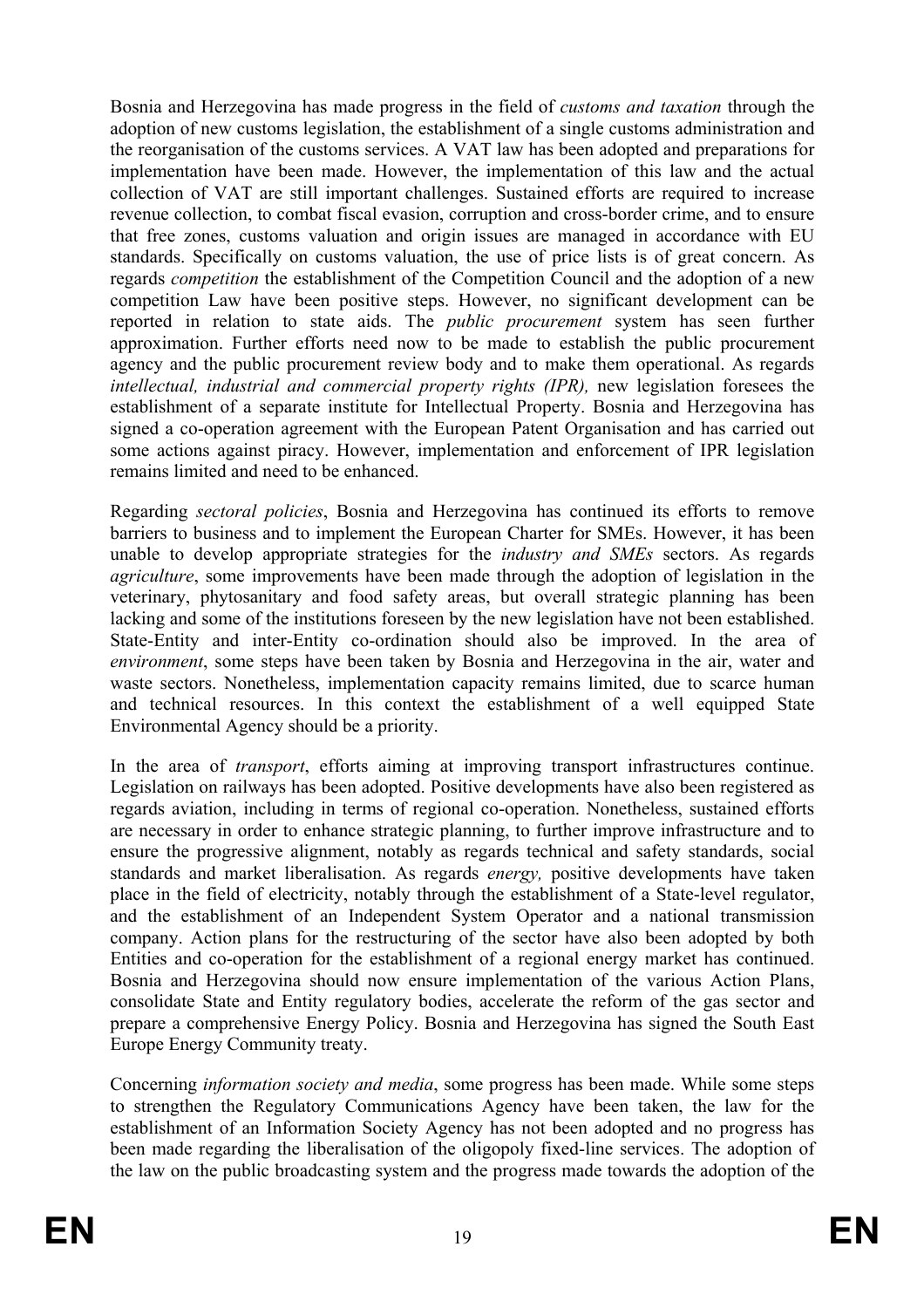State law on public broadcasting service have been positive developments. The corresponding Entity-level legislation should be passed once the public broadcasting service law is formally adopted.

Regarding *justice, freedom and security*, progress has been made in relation to *visa requirements, border control, asylum and migration*. An integrated Border Management Strategy has been adopted and efforts have been made to reduce illegal migration and to increase effectiveness regarding the issuing of visas. Asylum-related responsibilities, performed until now by international bodies, are gradually being taken on by the State authorities. However, staff shortcomings at the Ministry of Security endanger proper implementation of tasks. The number of visas issued at the borders should be further reduced. As regards *money laundering*, the adoption of new legislation and the establishment of the necessary structures have been positive steps. Proper implementation and enforcement of this legislation should now be ensured. Not much has been achieved in the field of fight against *drugs*. Bosnia and Herzegovina should develop a State-level drugs policy, adopt adequate legislation on drugs and precursors and establish a State-level office for narcotics in order to be more effective in the fight against drugs trafficking.

There has been some progress in the area of *police*. In addition to the agreement reached on the overall police reform, State-level bodies have been established and are now operational. Intelligence services have been unified. Training and equipment has been provided. Concerning *the fight against organised crime and terrorism*, a strategy against the trafficking in human beings has been adopted. Further steps have been taken in terms of strategy, legislation and structures, and there has been good co-operation with the international community in the area of counter-terrorism. However, increased efforts are necessary, in particular as organised crime is considered a major threat for Bosnia and Herzegovina's stability and overall socio-economic development. The legislation on data protection is still pending and should be adopted without further delay. Proper implementation of laws and prosecution of criminals is paramount.

#### *Croatia*

Croatia faces no major difficulties in meeting the **political criteria** for membership. Problems which had arisen since the Opinion<sup>13</sup> with respect to the requirement for full cooperation with the International Criminal Tribunal for the former Yugoslavia (ICTY) have meanwhile been solved. Croatia has continued to make progress overall but further sustained efforts are required in a number of important areas.

There has been progress in the area of judiciary, including the adoption of a judicial reform strategy and various procedural and organisational improvements, but the scope and challenges faced in this field will require continued serious attention in particular as regards the large overall case backlog and the need to ensure proper enforcement of judgements. There have been improvements in the prosecution of war crimes trials, but an ethnic bias against Serb defendants persists.

Despite some progress in setting up the necessary legislative and institutional framework, efforts aimed at tackling corruption, which remains a serious problem in Croatia, need to be further stepped up.

<sup>13</sup> COM (2004) 257 of 20 April 2004.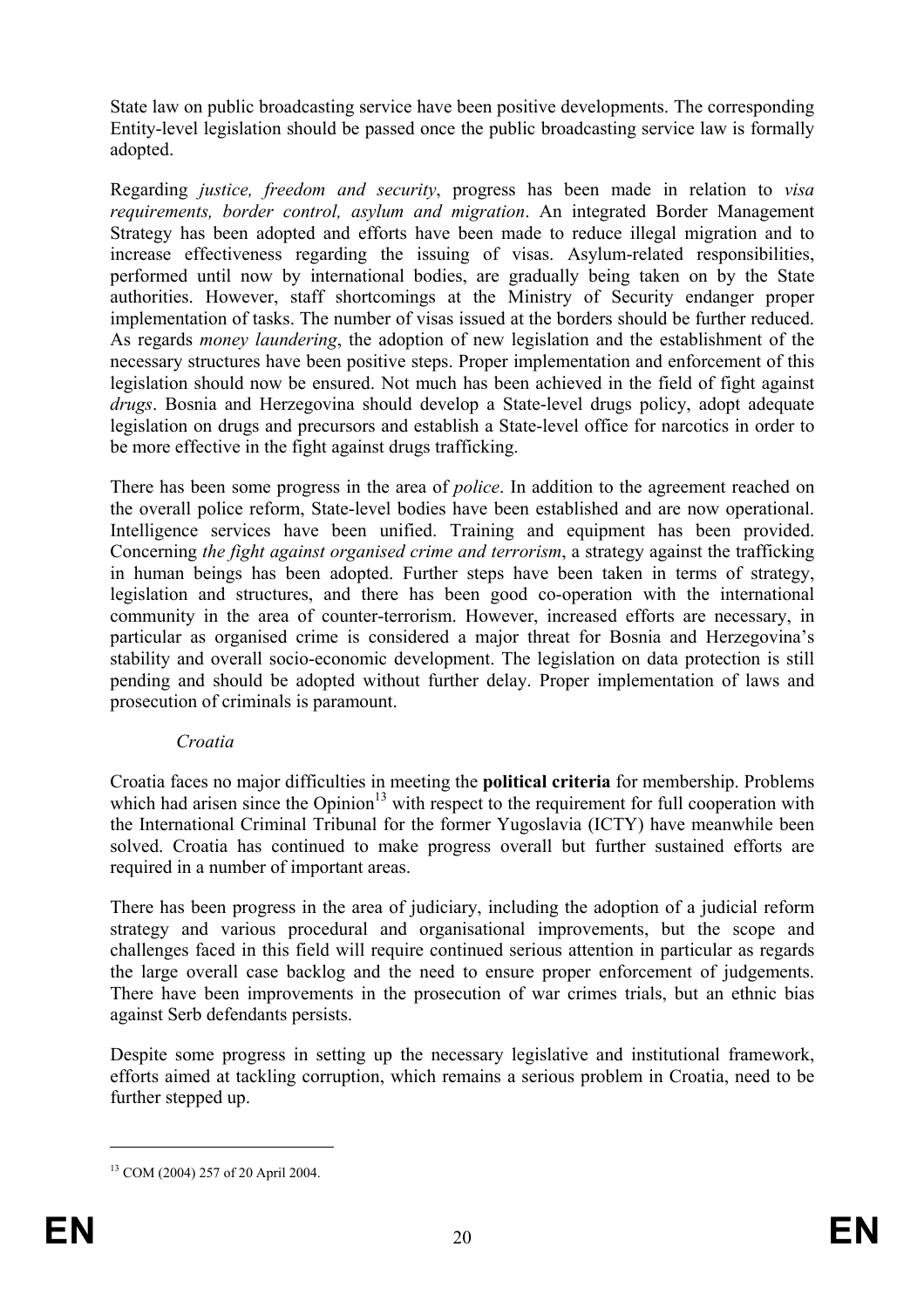In the area of human rights and minorities an appropriate legal framework is in place. The position of minorities has in general continued to improve since the Opinion. However, implementation of the Constitutional Law on National Minorities in particular has been slow. Serbs and Roma continue to face discrimination and the need to improve their situation especially with respect to job opportunities and as well as creating a more receptive climate in the majority community is an urgent priority. Implementation of a new Roma strategy has begun, but major challenges lie ahead. Particular attention should be paid to ensuring all ethnically motivated incidents are properly investigated and those responsible prosecuted.

On regional issues, while there has been good progress on refugee return in terms of repossession and reconstruction of housing, a number of foreseen deadlines have not been met. Progress has been particularly weak in implementing housing care programmes for former tenancy rights holders. On-going efforts to create the economic and social conditions necessary for the sustainability of refugee return need to be accelerated. There has been good progress in the area of regional cooperation, both in terms of improvements in bilateral relations with neighbouring countries as well as regional initiatives. Croatia has signed the South East Europe Energy Community treaty. However, serious efforts are needed to find definitive solutions to all pending bilateral issues, particularly as regards border issues as well as all open property-related questions. Problems arose since the Opinion with respect to the requirement for full cooperation with the International Criminal Tribunal for the former Yugoslavia (ICTY), contributing directly to the postponement of the start of accession negotiations foreseen in March 2005. The situation has meanwhile improved, however, allowing the ICTY Chief Prosecutor to conclude in October 2005 that cooperation was full. This subsequently paved the way for the Council to conclude on 3 October 2005 that the outstanding condition for the start of accession negotiations had been met. Negotiations were formally launched the same day. In its conclusions, the Council confirmed that sustained full co-operation with the ICTY would remain a requirement for progress throughout the accession progress. Less than full cooperation with ICTY at any stage could lead to the suspension of negotiations.

As regards the **economic criteria**, Croatia can be regarded as a functioning market economy. It should be able to cope with competitive pressure and market forces within the Union in the medium term, provided that it continues implementing its reform programme to remove remaining weaknesses. The political consensus on the fundamentals of a market-based economy appears to have remained. Stability-oriented macroeconomic policies have contributed to a relatively low inflation and stable exchange rate. Significant budget and current account deficits have been reduced and some measures have been taken to enhance expenditure control in health care and in the pension system. The privatisation process has regained some momentum in 2005 and business and land registration procedures have been simplified. The banking sector has continued to grow and supervision has been further strengthened. Road infrastructure has improved due to strong investment in the motorway network. Progress has been made in liberalising the telecommunication sector with positive effects on infrastructure development, following the entry of private service providers. Important initial steps have been taken to restructure the loss-making railway system. Croatia's economy is already well integrated with that of the EU and regional trade integration has strengthened.

However, significant external and fiscal imbalances imply potential risks to macroeconomic stability. Therefore, fiscal consolidation needs to be further strengthened and effectively backed by structural measures, in particular in the area of subsidies and social transfers. The development of a more vivid private sector and foreign direct investment has been hampered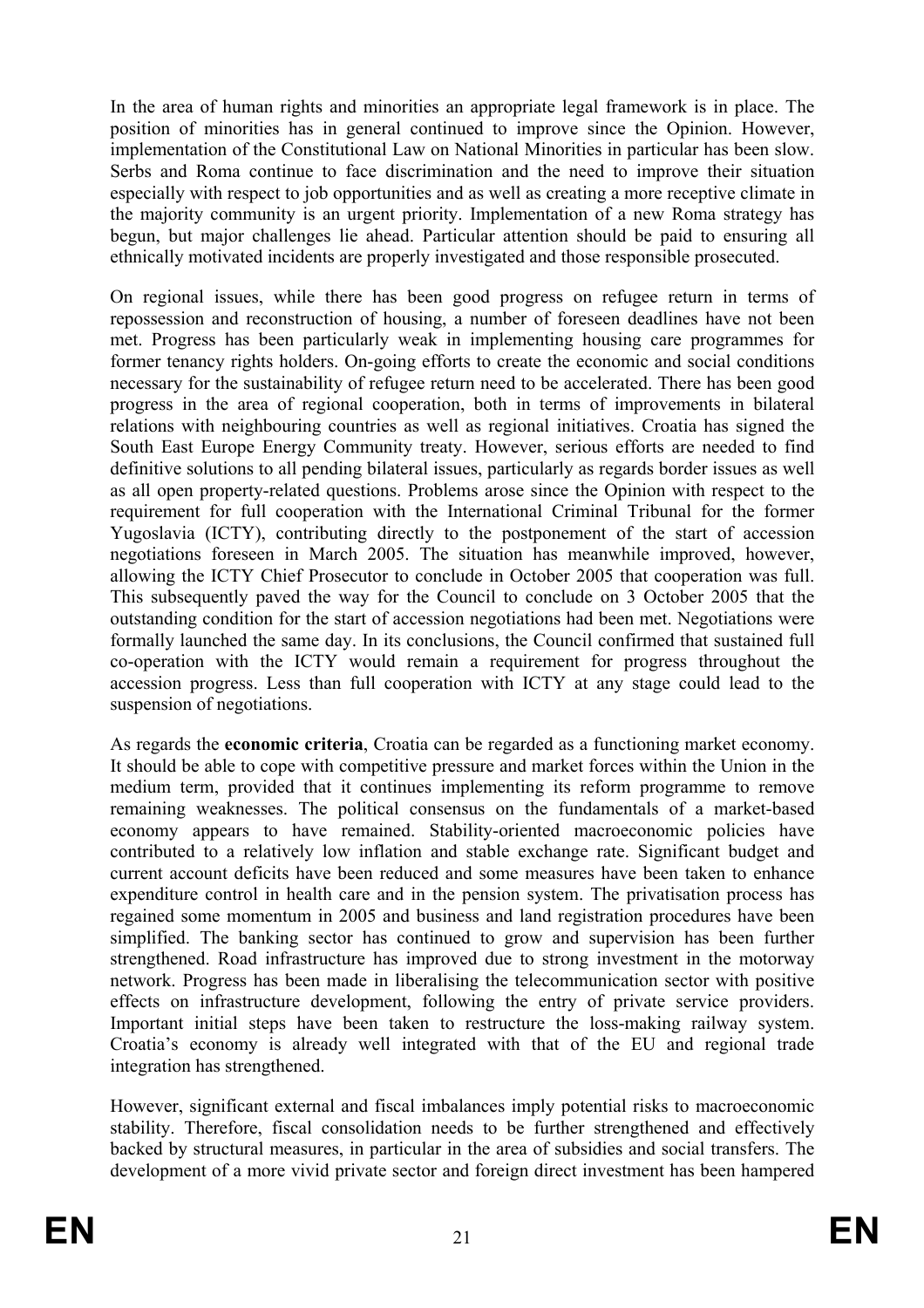by complex rules and deficiencies in public administration and courts as well as by slow market entry and exit procedures. The enforcement of property and creditor rights continues to be undermined by an inefficient judiciary. State interventions in the economy remain significant and little progress has been made with respect to the restructuring of large stateowned enterprises, in particular in the shipbuilding, steel and energy sector. The strengthening of financial discipline of state-owned enterprises remains a particular economic policy challenge. In order to enhance its competitiveness and to improve the prospects for sustained investment and growth, Croatia needs to address the identified weaknesses and problems with determination.

As regards Croatia's **ability to assume the obligations of membership**, Croatia has made some progress since the Opinion, mainly in terms of legislative alignment with the acquis in areas such as free movement of goods and public procurement and in the field of information society. Progress has also been good in the field of education and culture and in foreign, security and defence policy.

Croatia needs to continue legislative alignment across the board, however, while at the same time strengthening administrative and judicial structures that are necessary for the effective enforcement of the acquis. In many cases enforcement is weak and administrative capacity remains uneven.

In particular, increased efforts will be needed to align legislation with the acquis and to effectively implement and enforce in the following fields: Free Movement of Capital, Company Law, Information Society and Media, Fisheries, Transport, Energy, Consumer and Health Protection, Customs Union and Financial Control.

Croatia will need to make considerable and sustained efforts to align legislation with the acquis and to effectively implement and enforce it in the following fields: Free Movement of Goods, Public Procurement, Freedom of Movement for Workers, Rights of Establishment and Free Movement of Services, Financial Services, Competition Policy, Agriculture and Rural Development, Food Safety, Taxation, Social Policy and Employment, Regional Policy, Judiciary and Fundamental Rights, and Justice, Freedom and Security.

Very significant efforts will be required in the area of Environment, including substantial investment and the strengthening of administrative capacity for the enforcement of the acquis.

#### *Serbia and Montenegro*

As regards the **political situation** and the state of *democracy and rule of law* in Serbia and Montenegro, constitutional and legal certainty has remained precarious. While the legitimacy of the State Union Parliament has been restored and functioning of the Serbian parliament has improved with the adoption of new rules of procedures, the overall functioning of democratic institutions remains affected by structural weaknesses. No actual progress has taken place as regards the revision of the Constitutions of the two Republics.

Constitutional issues in Serbia and Montenegro, notably with respect to the relationship between its two constituent Republics and the functioning of the institutions of the State Union, should be addressed in a constructive spirit and in full respect of the Constitutional Charter of Serbia and Montenegro. This applies also to a possible referendum on independence of either Republic. Such a referendum will have to comply to and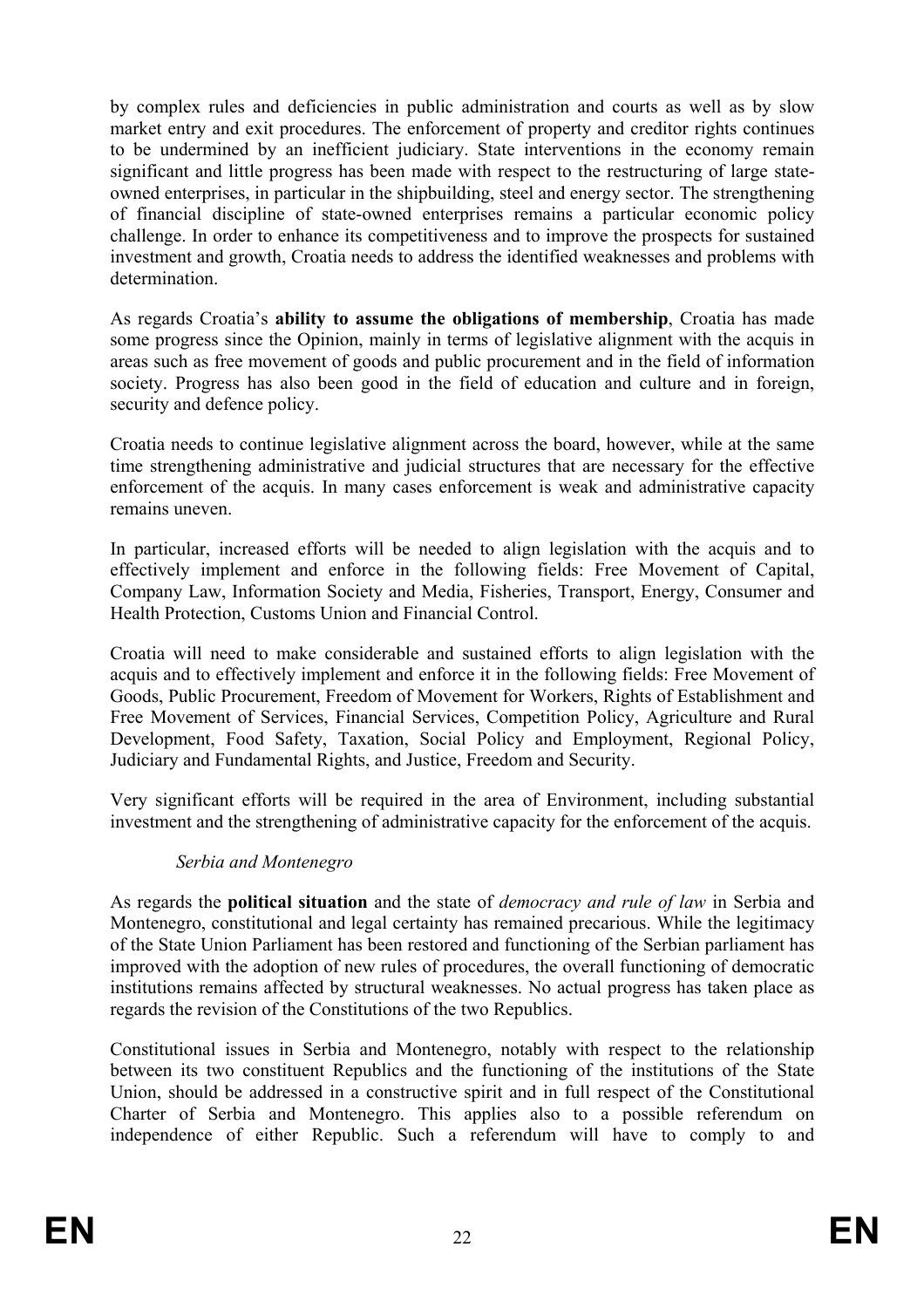internationally recognised democratic standards, in the light of the forthcoming recommendations of the Venice Commission.

There has been progress in both Republics concerning the legal framework of public administration reform, but the implementation of this reform is still at a very early stage. No progress has taken place as regards the reform of State Union public administration. The level of administrative capacity remains generally low. The administrative structures with a view to the SAA negotiations have been set up at the level of State Union and the two Republics.

Defence reform continues to meet serious obstruction, due to insufficient democratic control and lack of transparent financial management.

The State Union Court has started working although its capacity remains weak and the agreement on the scope of its powers is still largely untested. The transfer of powers of military justice to civilian courts has been implemented smoothly, with the exception of the considerable backlog of the administrative cases. The judiciary has continued to be affected, especially in Serbia, by serious weaknesses and its independence is undermined by undue political interference.

Corruption remains a serious concern. Some progress has taken place with the development of anti-corruption strategies which now need to be finalised – in Serbia - and effectively implemented.

As regards the respect for *human rights*, Serbia and Montenegro has made progress in implementing the commitments undertaken by when joining the Council of Europe notably with the appointment of Government Agent for the European Court of Human Rights. There have been problems with regard to freedom of expression and civil society. Cases of police ill-treatment have occurred. Little progress has taken place in relation to the investigation of crimes committed during the previous regime. There is no comprehensive anti-discrimination legislation yet. Respect for *minority rights* has continued to see some progress, but incidents still occur.

Serbia and Montenegro achieved significant progress in *co-operation with the ICTY* in the run-up to the Commission Report on the preparedness to start SAA negotiations, in particular delivering a significant number of indictees to The Hague Tribunal. Since then there continues to be good co-operation with regard to waivers to witnesses and access to documents, though this process is still sometimes obstructed by parts of the administration and the army. Serbia and Montenegro has made some further, though limited, progress to bring remaining fugitives to justice. This progress must be continued until full co-operation with ICTY is achieved.

As regards the respect of the *United Nations Security Council Resolution 1244 on Kosovo*, Belgrade has intensified dialogue with Pristina on technical matters of common interest. However, it has not actively encouraged Kosovo Serbs to participate in the Provisional Institutions of Self-Government. Belgrade's constructive engagement on the Kosovo issue will help to advance Serbia and Montenegro's European perspective, while obstruction could turn into an obstacle.

Regional co-operation at the multilateral and bilateral level continues to improve, although sporadic problems occur.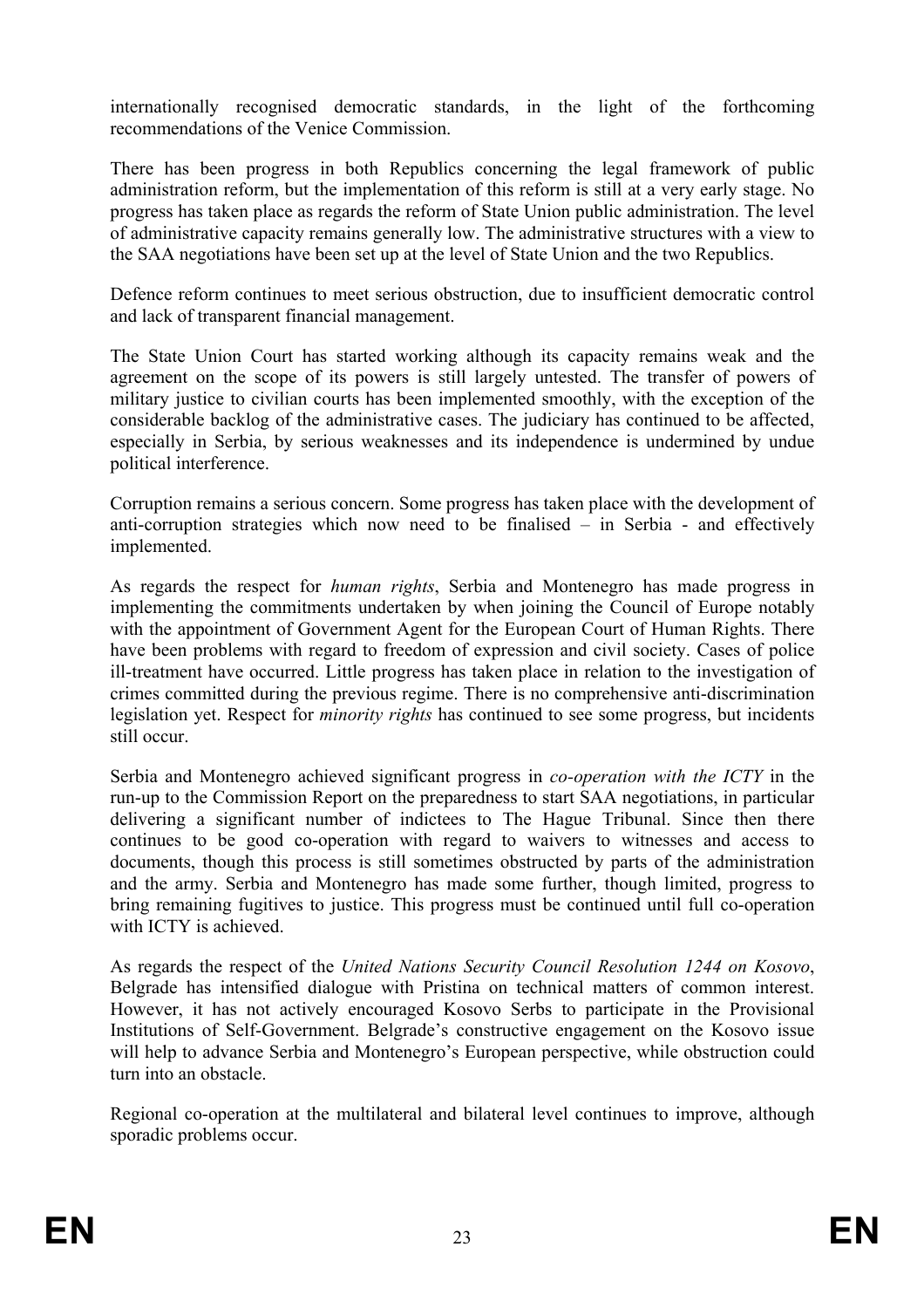In both Republics, the **economies** operate to some degree within the framework of functioning market principles. Further vigorous reform efforts are necessary to address the shortcomings in competitiveness.

In Serbia, economic activity remained relatively robust in the first half of 2005. Fiscal tightening continued, reflecting mainly strong domestic demand and improved tax enforcement. The trade deficit narrowed in the first half of 2005 and international reserves have improved. The completion of negotiations with the London Club of commercial creditors in 2004 has contributed to the reduction of the level of external debt. Momentum has been regained in respect to structural reforms and in particular further progress has been made in restructuring and privatisation of the banking system.

However, the government's commitment to macroeconomic stabilisation and structural reform has been mixed. Inflation and wage pressure have mounted and external imbalances remain high. Also labour markets continue to show very significant imbalances. The business environment is still hampered by bureaucratic obstacles and the slow and inefficient functioning of the judiciary system is seriously affecting economic development. The share of the private sector in GDP remains relatively modest and the level of competition low. Despite progress in privatisation, a competitive and dynamic private sector has not yet been established. The government sector still absorbs a large share of resources, undermining the free interplay of market forces and hindering an efficient resource allocation. Losses by publicly- and socially-owned companies remain a burden on public finances.

In Montenegro economic growth strengthened. Inflation continued declining further with price liberalisation almost complete. Privatisation has further advanced. Unemployment declined somewhat. The budget deficit narrowed in 2004. Bank lending has risen from low levels as confidence in the banking sector has begun to return.

However, external imbalances widened and external debt increased further. The share of the private sector is still relatively moderate. Private sector development is still impeded by weaknesses in the judiciary. High wage growth negatively affected export competitiveness and employment levels.

Serbia and Montenegro has made progress towards meeting **European standards**. In the area of *internal market*, both Republics have made overall some good progress. They must now continue to make sustained efforts to improve legislative and administrative capacities with a view to future SAA obligations. They must also avoid creating new barriers between them.

Both Republics are making some progress in the area of *free movement of goods*. No particular developments can be reported in the field of standardisation and certification. In the areas of *movement of persons and the right of establishment*, no substantial developments have taken place. As for the *freedom to provide services*, good progress can be reported in Serbia which adopted a package of new laws in the area of financial services. Limited developments have been registered in both Republics as regards *free movement of capital*. In Montenegro a new foreign exchange law and a law on foreign current and capital transactions further liberalising capital movements were adopted. No progress was made in ensuring the free movement of capital within the State Union as the two republican Central Banks have not yet completed the agreement on a fully operational system of corresponding accounts.

Some progress has been reported in the area of *customs*. Serbia adopted amendments to the customs law, and to the customs tariffs law harmonising the tariff nomenclature with the EU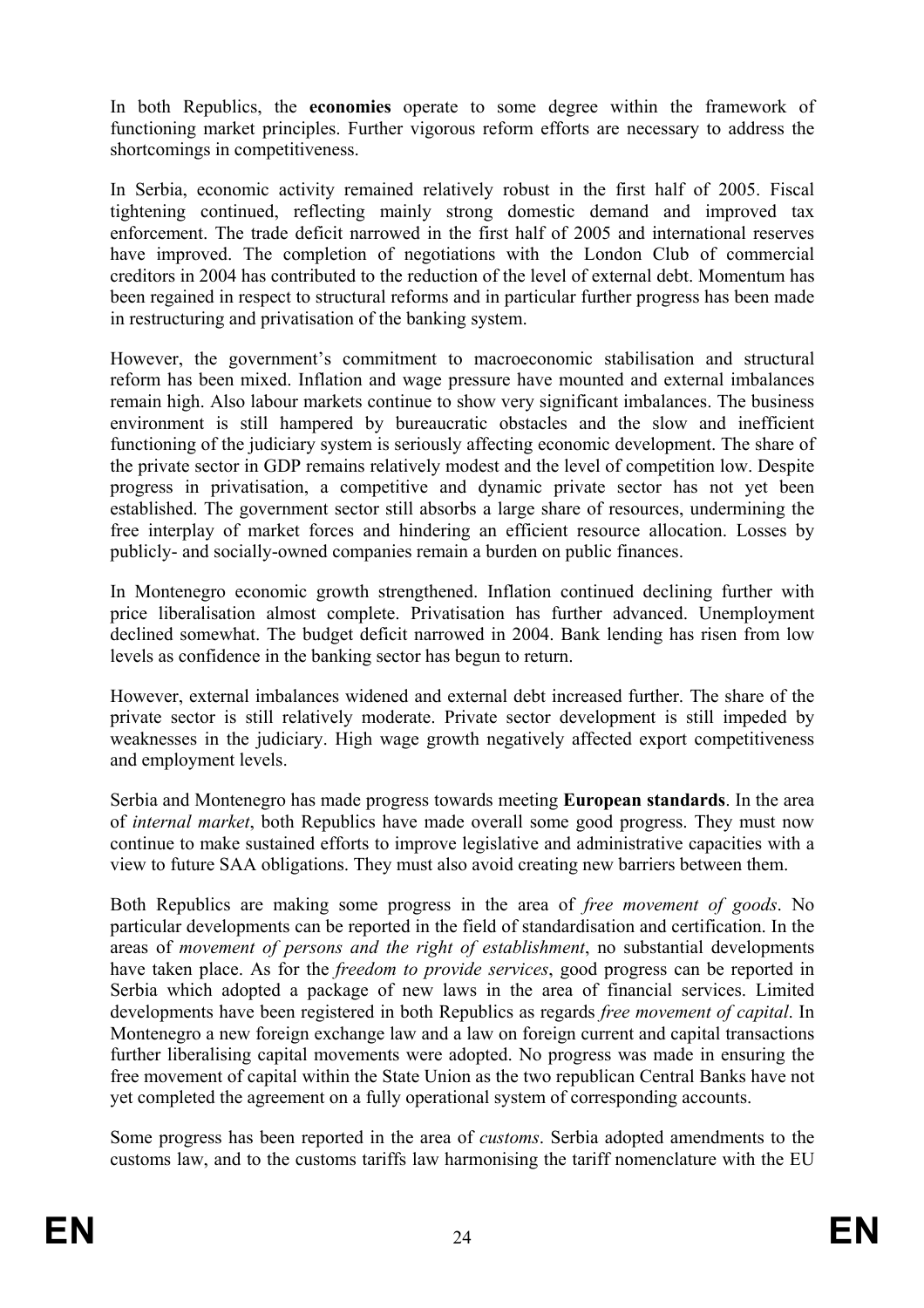combined nomenclature. Montenegro adopted amendments to the customs law and to the customs service law. The administrative and operational capacity of the two republican customs authorities is improving but still needs to be strengthened significantly. In the area of *competition*, both Republics have adopted new anti-trust legislation and have set up basic structures to monitor state aid. Further efforts are required to make the republican regimes for anti-trust and state aid control operational. In the field of *public procurement*, no legislative or administrative developments have been registered in Serbia. Montenegro has done some limited progress by including State Union institutions within the scope of procurement rules. Administrative capacity to implement and enforce procurement legislation needs to be considerably strengthened, especially in Montenegro. Both Republics should ensure that operators from one Republic can benefit from national treatment in the other and that State Union institutions are covered by statutory procurement rules. Concerning *intellectual property rights*, some legislative progress has been registered in both Republics. Montenegro adopted a framework law for the implementation of intellectual property rights. Enforcement is gradually improving but further actions need to be vigorously pursued. The role of the State Union Intellectual Property Office must be fully recognised by the two Republics and this Office needs to be provided with the necessary administrative capacity to perform its tasks.

As regards *sectoral policies*, there has been some progress, although uneven. In the area of *industry and small and medium enterprises*, both Republics have done some progress with the implementation of the European Charter for Small and Medium Enterprises. Some progress has been made in the area of *agriculture*. In particular, Serbia has strengthened the administrative capacity of the Ministry of Agriculture and has passed new framework veterinary laws. Concerning *environment*, there has been some limited progress in both Republics. In particular, Montenegro adopted a Law on Integrated Prevention and Control of Pollution. Both Republics have made some progress in the *transport* field, in particular through the participation in the South East Europe Core Regional Transport Network. In the *energy* field, both Republics have made progress. In Serbia the Energy Agency has become operational and energy development strategy for the period up to 2015 has been approved. The unbundling process of the state electricity utility continues. In Montenegro, some progress has been achieved in restructuring the electricity sector. Serbia and Montenegro have signed the South East Europe Energy Community treaty.

Concerning *information society and media*, some progress has been registered. In Serbia, the exclusive monopoly of fixed lines has come to an end but the Telecommunications Agency is still not operational due to lack of financing. In Montenegro, the privatisation process of the fixed-line telecom provider has been finalised. As regards *audiovisual* policy, no progress has taken place in Serbia which amended its broadcasting law to extend of the deadline for the transformation of the Serbian Radio Television from its present government-controlled role into a public broadcasting service, as well as to postponement of the privatization of broadcasters operated by local governments. In Montenegro the Broadcasting Council has implemented a tender for licenses of the use of the spectrum.

As regards *justice, freedom and security*, no actual progress has taken place in the areas where responsibilities are shared between the State union and the two Republics. The two Republics continue to operate different *visa* regimes. In both Republics, national strategies on integrated *border control* are still in preparation and - in Serbia - the transfer of border control from the State Union army to the police has been delayed. In the field of *asylum*, the two Republics have not yet adopted the laws that are necessary for the implementation of the State Union framework law. As regards *migration*, the readmission agreements have to be fully enforced.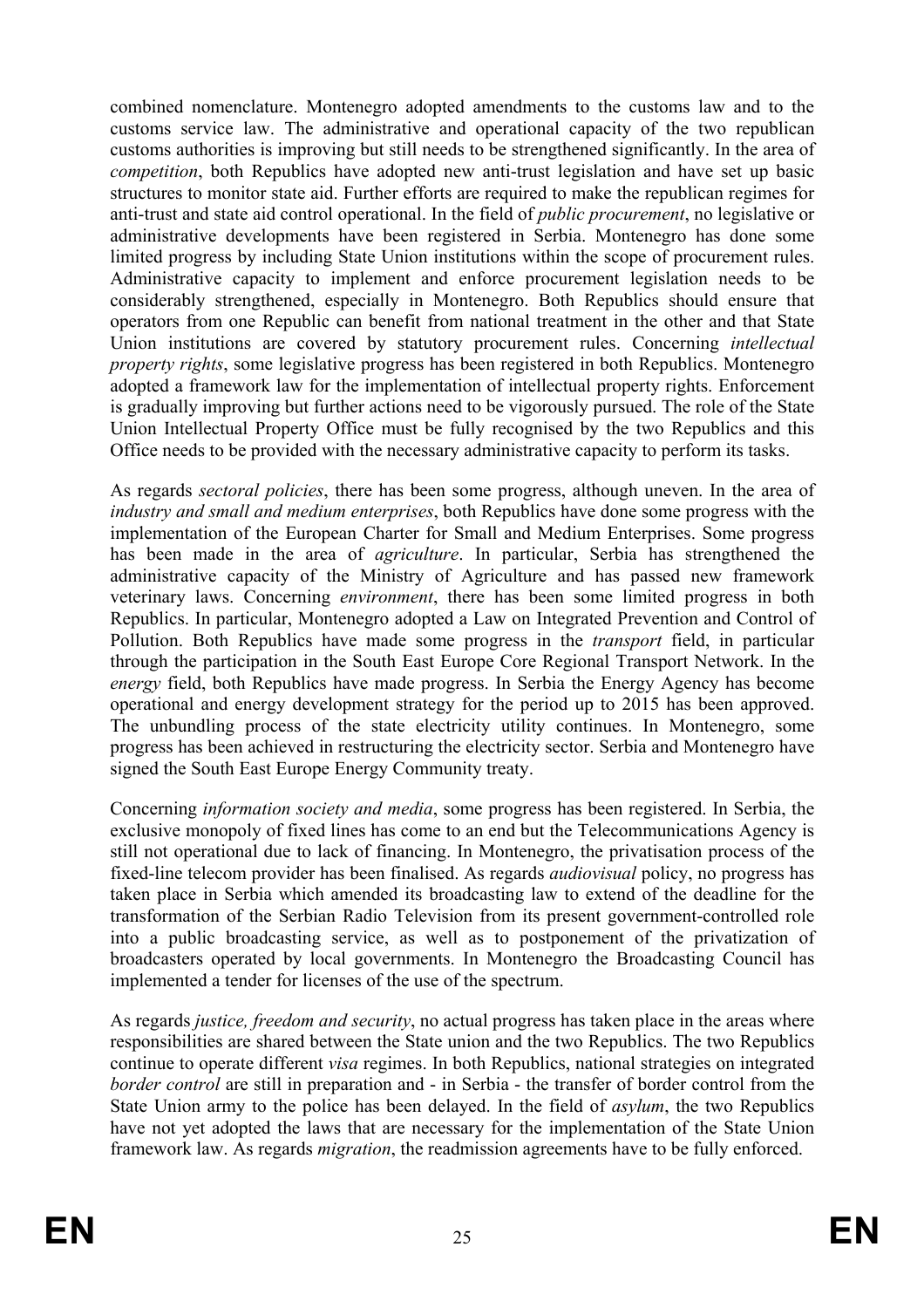As regards the areas falling within the remit of the Republics, some legislative progress has taken place concerning the fight against *money laundering.* As regards *police* reform, progress has taken place in Montenegro with the adoption of the laws on the police and the national security agency. In Serbia, the new legislation on police and security services is still pending. *Organised crime* remains a source of serious concern in both Republics. A strategy on fight against corruption and organised crime has been adopted by Montenegro.

#### *Kosovo*

The **political situation** in Kosovo remained stable during the parliamentary elections and the subsequent establishment of the coalition government, as well as on the occasion of the ICTY indictment and voluntary surrender of the former Prime Minister. However, substantial democratic and efficiency deficits weaken the performance of the provisional institutions of self-government.

Relations between Kosovo Serbs and Kosovo Albanians have remained strained. The Kosovo Serbs' boycott of the 2004 elections undermined their capacity to address their community's legitimate concerns through democratic means. At the same time, the Kosovo Albanian majority failed to create the necessary conditions to facilitate Kosovo Serb participation in the political process. The implementation of local self government reform was significantly hampered by this situation.

Overall, the rule of law needs to be significantly strengthened. One underlying difficulty is the legal uncertainty which exists in relation to the laws that govern Kosovo. The administration of justice continues to be a major problem as the backlog of cases increases. The judicial institutions and the law enforcement agencies need to be substantially improved to be capable of fully enforcing the law, notably as far as property rights and fighting organised and financial crime is concerned. Corruption is widespread and there is a lack of cohesive and forceful action against it.

Kosovo's administrative capacity remains extremely weak. Its public administration is inefficient and subject to political interference, and does not always act equitably. Although a legal basis for the civil service and for public finance management is in place, there is a lack of transparency and accountability. Government coordination must be enhanced and the relationship between the central and municipal level needs to be further defined. Improving basic public service provision to all communities is a priority, not least to help reduce the demand for services provided by the parallel structures that continue to operate in most predominately Kosovo-Serb municipalities.

There has been further progress in enhancing freedom of expression, with the establishment of the regulatory framework for independent media and the establishment of two new academic institutions to foster quality journalism. An anti-discrimination law was adopted but now needs to be fully implemented if it is to properly protect the rights of the most vulnerable, in particular children and women. The ombudsperson institution has continued to play a crucial role in safeguarding human rights and the protection of minorities.

Some outreach efforts have been made on the part of Kosovo's institution to condemn acts of violence against minority groups, to increase minority representation and to encourage return of refugees but they remained just declaratory statements without being translated into practice on the local level. Thus the situation of ethnic minorities continues to be extremely difficult. The use of minority languages in central and municipal authorities is insufficient and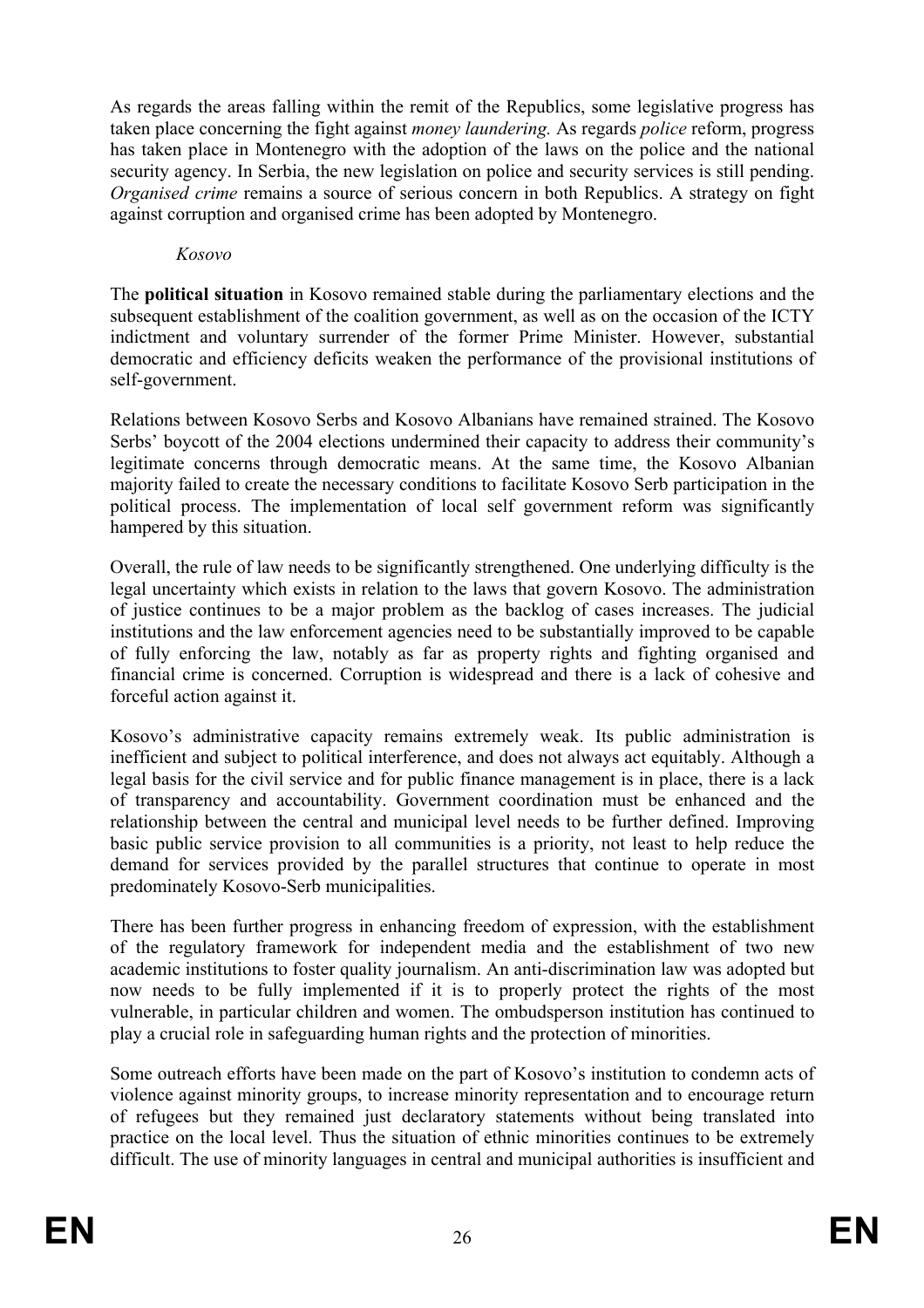hinders participation into the institutions. Minorities' access to public services is also a problem. Regarding the return of refugees and internally displaced people, the number of returnees remains very low. Uncertainty over Kosovo's future status and fears about security, coupled with bleak employment prospects, is discouraging the return of Kosovo Serbs and other communities. Particular attention is required to ensuring a sustainable livelihood for all minority communities already living in Kosovo but the situation of Roma, Ashkalija and Egyptian communities, notably those living in health-hazardous conditions, requires urgent action.

The technical dialogue with Belgrade has resumed and the participation of Kosovo in regional co-operation initiatives has enhanced.

The opening of discussions on Kosovo's future status is a challenge for the entire region. The strong commitment of all parties to a multi-ethnic, stable and democratic Kosovo will be essential to achieve a sustainable settlement that reinforces the security and stability of the region and its further progress towards the EU.

The **economy** of Kosovo operates within an emerging framework of functioning market principles. Further vigorous reform efforts are necessary to address the serious shortcomings in competitiveness of the economy.

Monetary stability continued to be ensured through the use of the euro as the main currency in circulation. Inflation turned negative in the second half of 2004 and in early 2005. Structural reforms progressed, in particular the privatisation of socially-owned enterprises accelerated since mid-2004. Two publicly-owned enterprises were incorporated. The authorities continued pursuing liberal trade and labour market policies and ensuring relatively open market entry and a broadly favourable entrepreneurial environment. Some modest flows of foreign direct investment took place in the context of accelerated privatisation.

However, economic growth has been rather weak, also affected by the decline in support by foreign donors and a lack of dynamism of the economy. Unemployment remains very high and the current account deficit continues to be considerable. The policy mix was not fully appropriate: in particular considerable increases in expenditure have resulted in a sizeable budget deficit in 2004. Restructuring of, the electricity utility has been delayed in particular by a lack of resources to finance its investment needs. The establishment of property rights remains a challenge. Legal uncertainty and weaknesses in law implementation and contract enforcement continue to hinder private sector development and investment. Market exit remains difficult and lengthy owing mainly to weaknesses in the judiciary. Insufficient basic infrastructure continues to impede economic activity. Rises in real wages have undermined Kosovo's export competitiveness.

Kosovo has made progress in terms of alignment to **European standards** in many areas though in an uneven way.

New legislation and policies are now broadly checked for EU compliance from the phase of conception and early stages of drafting in line ministries and through the Office for European Integration Processes. Seven ministries have established EU integration units, some of them supported by external experts. The lack of qualified local legal experts in EU law is an obstacle and difficulties have been encountered in the translation of new legislation. Despite this progress, neither of these civil service structures are fully consolidated, nor is the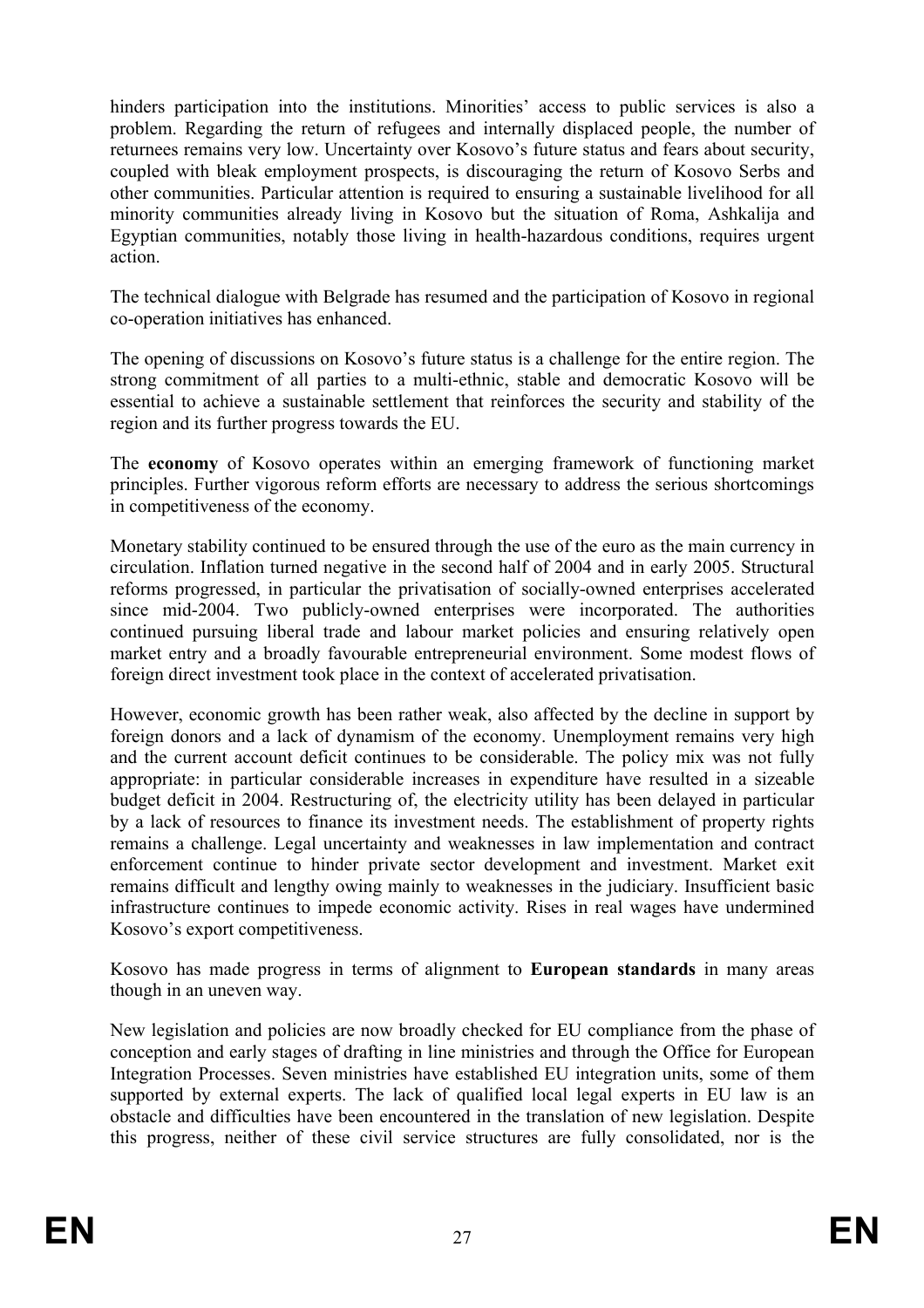parliamentary committee on international cooperation and EU integration fully operational yet.

In the area of *internal market*, some progress was made regarding with the adoption of new legislation. The revised law on *public procurement* is based on EU rules, although still under review by the Assembly. No progress can be reported in the area of *intellectual property law*. Positive developments have occurred in the area of *customs* mainly in the implementation of an Integrated Tariff for Kosovo and the Customs Code. Some progress has been made in the field of *taxation* where a progressive alignment with the EU acquis is under way. In 2005 Kosovo moved to a simplified system of two types of income taxes. The collection and control capacity of tax administration needs to be enhanced and fraud in excise duties tackled.

As regards development of *sector policies*, it continued the implementation of the European Charter for Small and Medium Enterprises. A law on support to SME has been promulgated. Despite its potential, Kosovo's *agriculture* remains under-exploited and key challenges such as poor infrastructure, property rights, inappropriate credit, inefficient quality control mechanisms and low education need to be tackled. In the area of *environment* Kosovo has made progress towards approximation to EU acquis with the adoption of legislation on water and air quality, and by-laws on environmental impact assessment. The government approved an Environmental Protection Strategy while a five year Environmental Action Plan is under development. Progress can be reported in the area of *transport* where Kosovo participates in the regional transport initiatives. Pristina airport cam under civilian control and was incorporated. Kosovo participates in the extension of the European Common Aviation Area to South East Europe. Regarding *energy*, Kosovo is a signatory of the South East Europe Energy Community Treaty. In the area of telecommunications and postal services, new postal codes became effective in June 2005.

As regards *justice, freedom and security*, the situation is still unsatisfactory. Some progress has been made in establishing the legal framework to combat *money laundering* while implementing mechanisms still need to be much improved. A comprehensive anti-*drug* strategy has yet to be established, both in relation to trafficking and the increasing local drug abuse. The transition of power to the Kosovo Police Service is ongoing. However, further capacity building is needed, in particular for investigations and management and leadership skills. More progress is needed to bring perpetrators of crime to justice and enforce rule of law. The *fight against organised crime* and against financial crime must be stepped up and local capacities developed in view of any future further transfer of powers to local authorities.

# *Turkey*

Political transition is ongoing in Turkey and the country continues to sufficiently fulfil the Copenhagen **political criteria**. Important legislative reforms have now entered into force and should lead to structural changes in the legal system, particularly in the judiciary. However, the pace of change has slowed in 2005 and implementation of the reforms remains uneven. Although human rights violations are diminishing, they continue to occur and there is an urgent need both to implement legislation already in force and, with respect to certain areas, to take further legislative initiatives. Significant further efforts are required as regards fundamental freedoms and human rights, particularly freedom of expression, women's rights, religious freedoms, trade union rights, cultural rights and the further strengthening of the fight against torture and ill-treatment. In particular, Turkey should integrate better the reform process into the work of all public authorities. Turkey's commitment to further political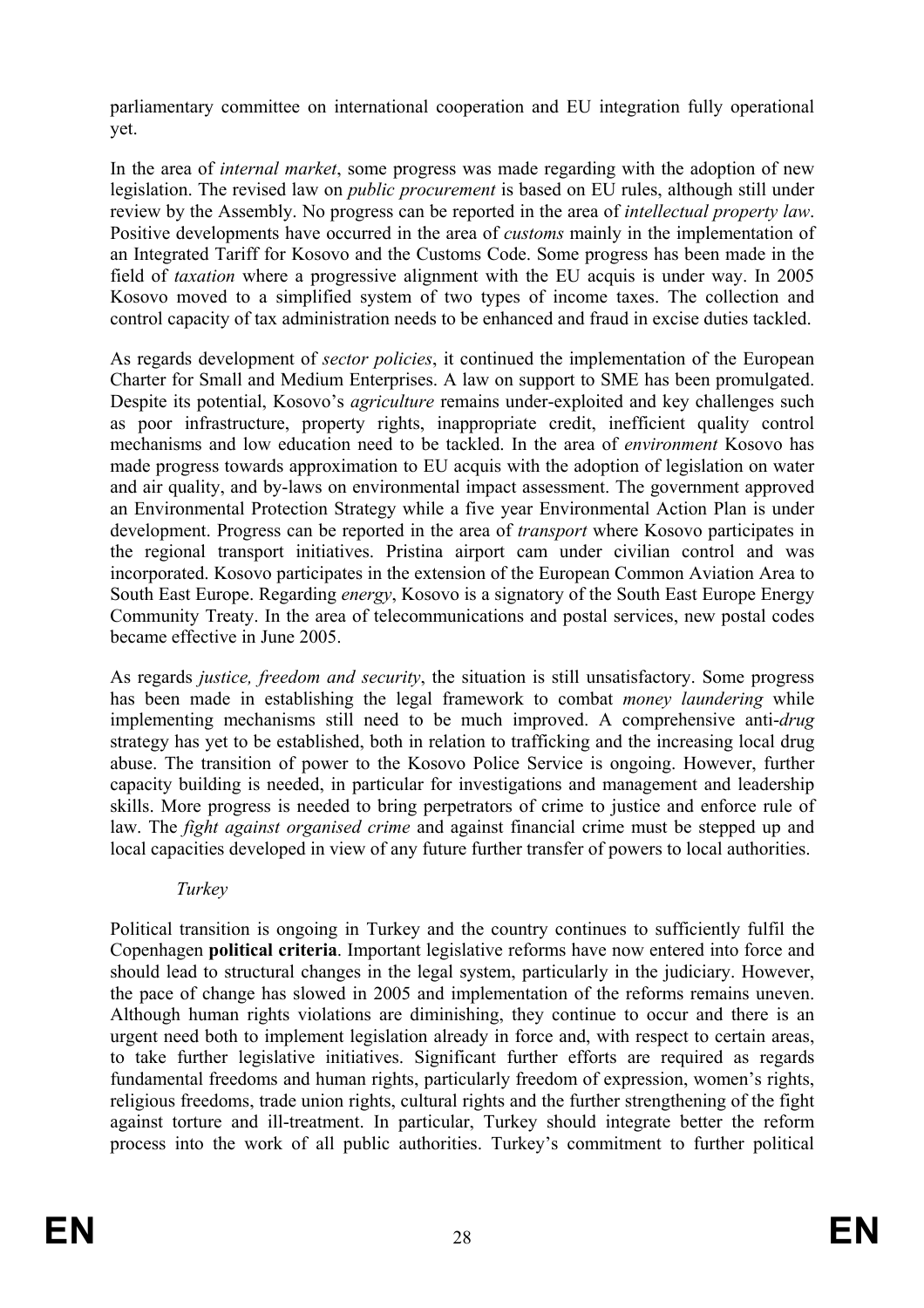reforms should be translated into more concrete achievements for the benefit of all Turkish citizens regardless of their origin.

As regards *democracy and the rule of law*, important structural reforms have been put in place, particularly in the area of the functioning of the judiciary. The six pieces of legislation mentioned in the Commission's 2004 recommendation entered into force. However, implementation on the ground remains uneven. On the one hand, several judgements suggest that the judiciary is increasingly acting in accordance with the case law of the European Court of Human Rights. On the other hand, there have been a number of decisions, in particular in relation to the expression of opinions on traditionally sensitive subjects, which have led to both prosecutions and convictions. Reforms concerning civil-military relations have continued, but the armed forces still exert significant influence by issuing public statements on political developments and government policies.

Concerning the *protection of human rights and minorities*, despite some progress, the picture remains mixed. As regards the fight against torture and ill-treatment further provisions have entered into force, adding to the comprehensive legislative framework already in place, and the incidence of such practice is diminishing. Nevertheless, reports of torture and ill-treatment remain frequent and those perpetrating such crimes still often enjoy impunity.

Legislative progress has been achieved with regard to the exercise of fundamental freedoms, notably through the entry into force of a new Penal Code and a new Law on Associations, and in practice both individuals and civil society organisations enjoy greater freedom than in the past. Nevertheless, individuals continue to be prosecuted and convicted for the expression of non-violent opinion and certain associations continue to face constraints on their activities. In this context court proceedings based on Article 301 will be closely monitored.

There are still reports of the security forces using disproportionate force in the context of demonstrations. As regards freedom of religion, despite some ad hoc measures, religious minorities and communities still lack legal personality. There is an urgent need to address their problems through the adoption of a comprehensive legislative framework in line with European standards. Greater attention is being paid to women's rights, but violence against women remains a matter of serious concern.

Notwithstanding a greater tolerance for the use of languages other than Turkish, the exercise of cultural rights is still precarious. No local broadcasting in Kurdish has yet been authorised, Kurdish language courses have closed down and politicians continue to be convicted for using the Kurdish language in certain contexts. Turkey continues to adopt a restrictive approach to minorities and cultural rights.

Although there is a growing consensus on the need to address the economic, cultural and social development of the Southeast, little concrete progress has been made and the security situation has worsened since the resumption of PKK violence. Internally displaced persons continue to face a number of difficulties.

As regards *regional issues*, the Turkish government has stated on several occasions that it remains committed to a comprehensive settlement of the Cyprus problem in line with the plan presented by the UN Secretary General. Turkey signed the Additional Protocol adapting the EC Turkey Association Agreement to the accession of 10 new Member States on 29 July. At the same time, Turkey issued a unilateral declaration stating that this signature did not amount to formal recognition of the Republic of Cyprus. The EU adopted a declaration on 21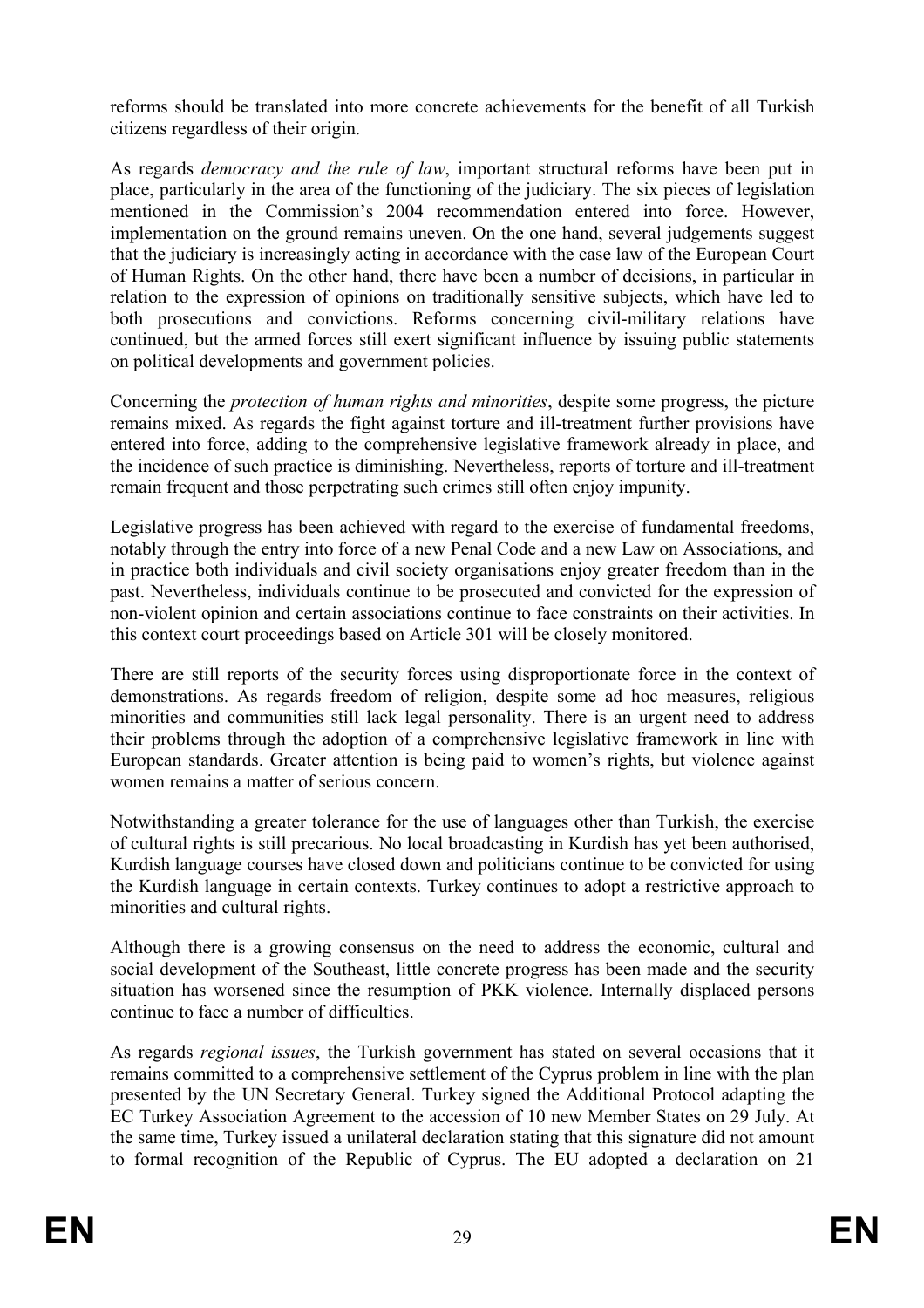September indicating that Turkey's declaration does not affect Turkey's obligations under the Additional Protocol. The EU declaration stressed that recognition of all Member States was a necessary component of the accession process. It also underlined the need for supporting the efforts of the Secretary General of the UN to bring about a comprehensive settlement of the Cyprus problem which would contribute to peace, stability and harmonious relations in the region. Turkey has continued to impose its veto on Cyprus' membership to certain international organisations as well as to the Wassenaar Agreement on the Code of Conduct on Arms Exports and on Dual Use Goods. Relations between Greece and Turkey have continued to develop positively. However, despite 31 rounds of meetings since 2002, the parties have not yet been able to reach a comprehensive settlement of the outstanding border dispute.

As regards the **economic criteria**, Turkey can be regarded as a functioning market economy, as long as it firmly maintains its recent stabilisation and reform achievements. Turkey should also be able to cope with competitive pressure and market forces within the Union in the medium term, provided that it firmly maintains its stabilisation policy and takes further decisive steps towards structural reforms.

Further significant gains on macroeconomic stabilisation have been achieved over the last year. Due to a rigorous and cautious policy mix, fiscal consolidation continued, debt dynamics improved and inflation further decreased, while economic growth has remained robust. Considerable progress has been made on improving public financial management and control, and as a result fiscal transparency has increased. A significant overhaul of the social security and health systems is ongoing. The successive improvements in the supervisory and regulatory framework of the banking sector and the advances in privatisation are progressively tightening economic agents' financial discipline and improving Turkey's business and investment climate. Foreign direct investment has picked up .

To build upon this progress, macroeconomic stabilisation, based on budgetary restraint, should be further pursued. The recent sharp increase in the current account deficit requires careful monitoring and a readiness to take prompt actions. Further structural reforms, in particular aimed at strengthening the rule of law, enhancing privatisation and enterprise restructuring, correcting labour market imbalances and reducing the informal economy should underpin and strengthen the stabilisation process. Resources should be more efficiently allocated, in particular by a reform of key factor markets. Commitments to restrict the total wage bill should be respected. The reform of public expenditures budgetary procedures should be continued and a full implementation of improved regulatory and legal frameworks should be ensured.

As regards Turkey's **ability to adopt and implement the EU legal order**, there has been some, though uneven, progress since 2004. Progress has taken place in the area of *free circulation of goods*, in particular concerning the implementation provisions covered by the new approach, including the possibility for Turkey to notify conformity assessment bodies, as well as market surveillance. For the other areas, i.e. old approach and non harmonised areas, no progress took place. Despite the EC-Turkey Customs Union, circulation of products is not yet entirely free.

*Free movement of capital* has slightly improved. Certain restrictions have been lifted, but foreigners are not allowed to acquire real estate and to engage in certain economic sectors. Some progress has taken place in the important area of money laundering, but alignment remains incomplete.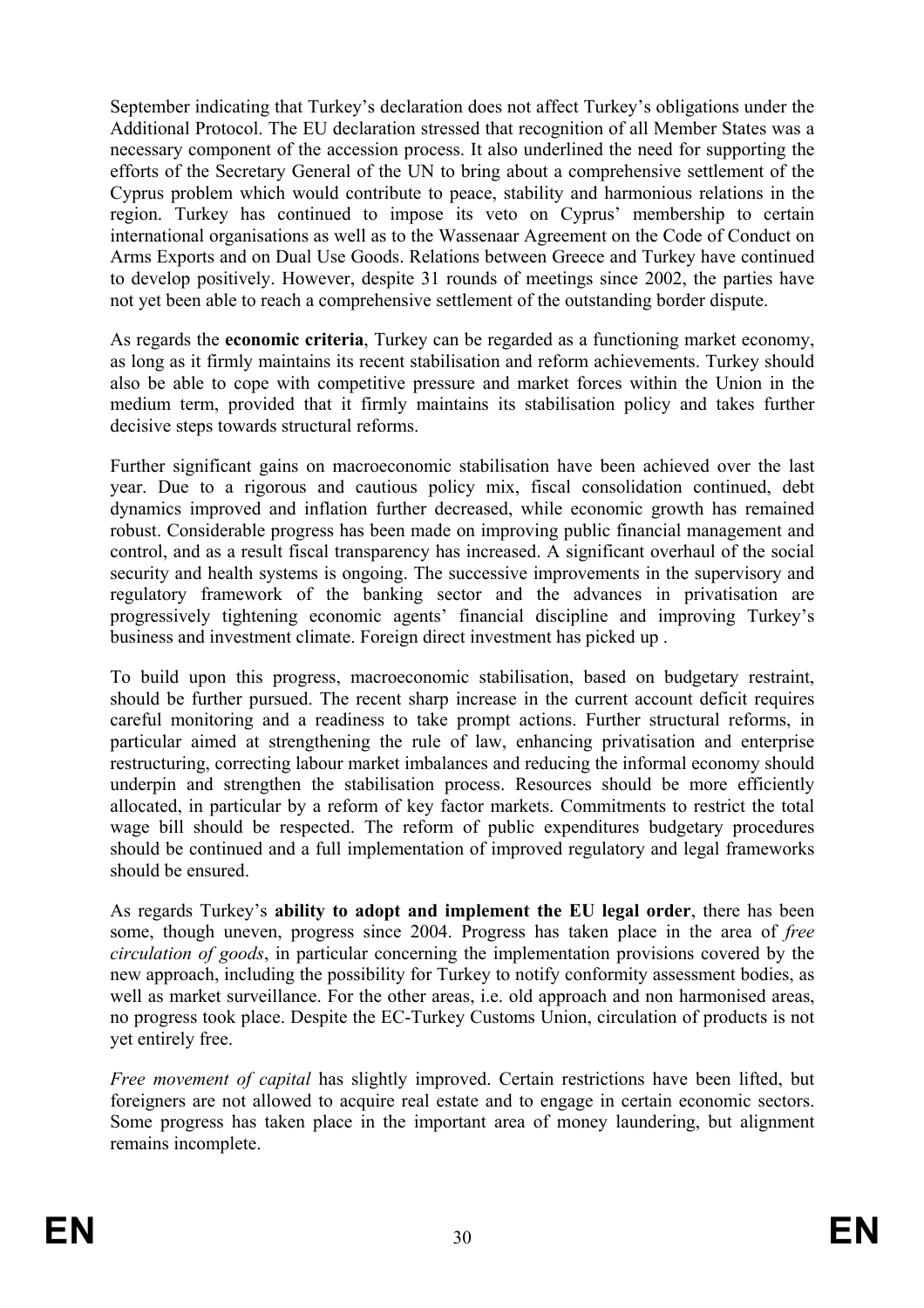Some progress took place concerning *company law*, in particular as regards accounting standards and auditing. Overall alignment remains limited for this chapter.

Alignment concerning *intellectual property rights* is advanced, and has further improved. Also some improvement has been made concerning enforcement of the legislation, but this remains the weakest aspect of the system.

In the area of *competition policy*, provisions concerning undertakings (anti trust, and merger control) are satisfactorily aligned and implemented by the competition authority. On the other hand, on state aids, no progress can be reported as regards alignment or enforcement. Therefore alignment remains very limited, despite specific bilateral commitments. Particular attention should be devoted to state aids control in the steel sector.

Some progress has been made concerning *financial services*, and in particular insurance and supplementary pension sector. Progress in the banking sector needs to be consolidated. Nevertheless, overall alignment in this area is limited, and the administrative capacity needs to be reinforced.

In the area of *information society and media*, some progress can be recorded concerning electronic communication and information technologies, where liberalisation proceeded, and information society services. Effective implementation of the legislation would require further development of the administrative capacity. In the area of audiovisual policy, both recent progress and overall alignment remain limited.

Concerning *agriculture* and *fisheries*, progress was very limited. Some initiatives have been taken concerning rural development but these need to be reinforced. Overall the alignment and administrative capacity remain very limited.

Alignment in the areas of *food safety, veterinary and phytosanitary policy* is also fairly limited. Alignment is higher in certain specific sub-sectors of general foodstuff policy, but still incomplete, and implementation appears difficult. The general framework for veterinary policy is not in place. However the administration has started work to identify the problems on the ground and the administrative changes necessary to address them. Phytosanitary policy shows some limited progress. Administrative structures will need major upgrading.

Progress concerning *transport* is uneven among the various modes of transport. Some progress took place concerning road transport, where alignment is more advanced, but implementation remains incomplete. Substantial legislative and institutional reforms are needed in the rail sector. In maritime transport some progress can be reported on legislative alignment and strengthening of administrative capacity. With regard to air transport some progress can be noted although overall alignment remains limited. On *energy*, overall some progress has been achieved, notably as regards security of supply and renewable energies. While progress remained limited concerning the establishment of the internal energy market, there was none concerning state aids in the sector, nor energy efficiency. If Turkey develops a nuclear energy generation capacity, administrative capacities must be strengthened to ensure a high level of nuclear safety. Some progress has been made concerning radiation protection.

Progress in the area of *taxation* is limited, as concerns both indirect taxation, and direct taxation. Overall the Turkish fiscal regime is partially complying with the acquis, but substantial alignment is still required. The size of the informal economy remains an issue. The administrative capacity needs extensive upgrading.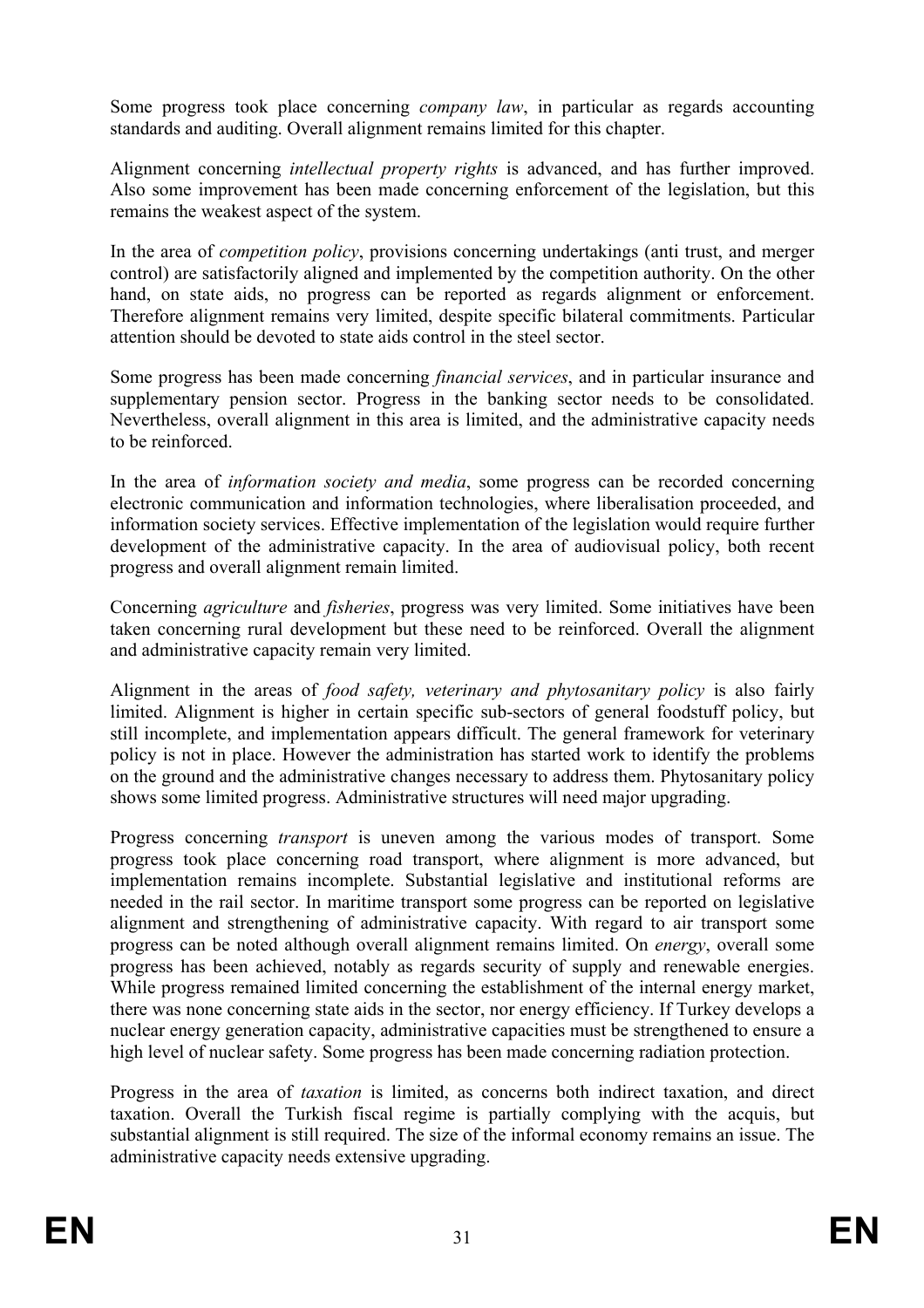Some progress has been recorded concerning *statistics*, and in particular as regards classifications, sector statistics. The alignment with the acquis is currently limited, but cooperation between Eurostat and the State Institute of Statistics is continuing. Some progress was made in the area of *employment and social policy*. However, while alignment is relatively advanced on health and safety at work, substantial efforts are still required in areas such as social dialogue, gender equality and antidiscrimination. A major task lies ahead as concerns implementation and strengthening of administrative capacity.

The Turkish strategy concerning *industrial policy* is already largely in line with the basic principles of the EU. Since the previous Report some additional progress can be reported, in particular for SME policy. Progress is uneven on *regional policy and coordination of structural instruments*. No development took place since the previous Report on territorial organisation, and programming. Progress has taken place in the legislative framework, and financial management and control. Considerable efforts remain necessary to set up the institutional structures. Administrations involved in regional policy should be established, both at central and regional level, and subsequently upgraded.

In the areas covered by the *judiciary and fundamental rights*, Turkey has made progress in aligning with EU standards and practices concerning the judiciary and anti-corruption measures. However, further steps are needed to ensure the independence and efficiency of the judiciary. On corruption, further action is necessary to improve the efficiency of the relevant bodies established to combat corruption and to raise public awareness of corruption as a serious criminal offence.

Turkey continued to align its legislation with the acquis in the area of *justice freedom and security*. Overall, the Turkish legislation is partly in line with the acquis. Further progress is necessary in a number of areas such as adoption of a law on protection of personal data, adoption and implementation of the National Action Plan on Border Management, implementation of the National Action Plan on Migration and Asylum, lifting the geographic limitation to the Geneva Convention and developing inter-agency co-operation.

Concerning *environment*, Turkey has made limited progress. The overall level of transposition of the acquis remains low, with the exception of waste management and noise, where transposition is advanced. Weaknesses in the implementation and enforcement are still source of concern. Turkey needs to take steps to integrate environmental policy into the definition and implementation of all other policies.

Alignment in the area of *consumers and health protection*, is advancing steadily. In particular progress was made in the implementation of non-safety related measures. For safety related measures, no further progress took place. Some development was recorded concerning public health, and in particular concerning tobacco legislation. The administrative capacity should be reinforced.

Provisions concerning *customs union* are aligned to a large extent, also to comply with bilateral EC-Turkey agreements. However, further alignment of the Turkish Customs Code with that of the EC is still needed. Non-customs legislation applied in free zones and the continuation of weaknesses in intellectual property rights enforcement in customs controls is a matter of concern

The commercial aspects of EU policy on *external relations are* largely followed by Turkey, as a commitment deriving form the EC-Turkey customs union. In particular, new free trade